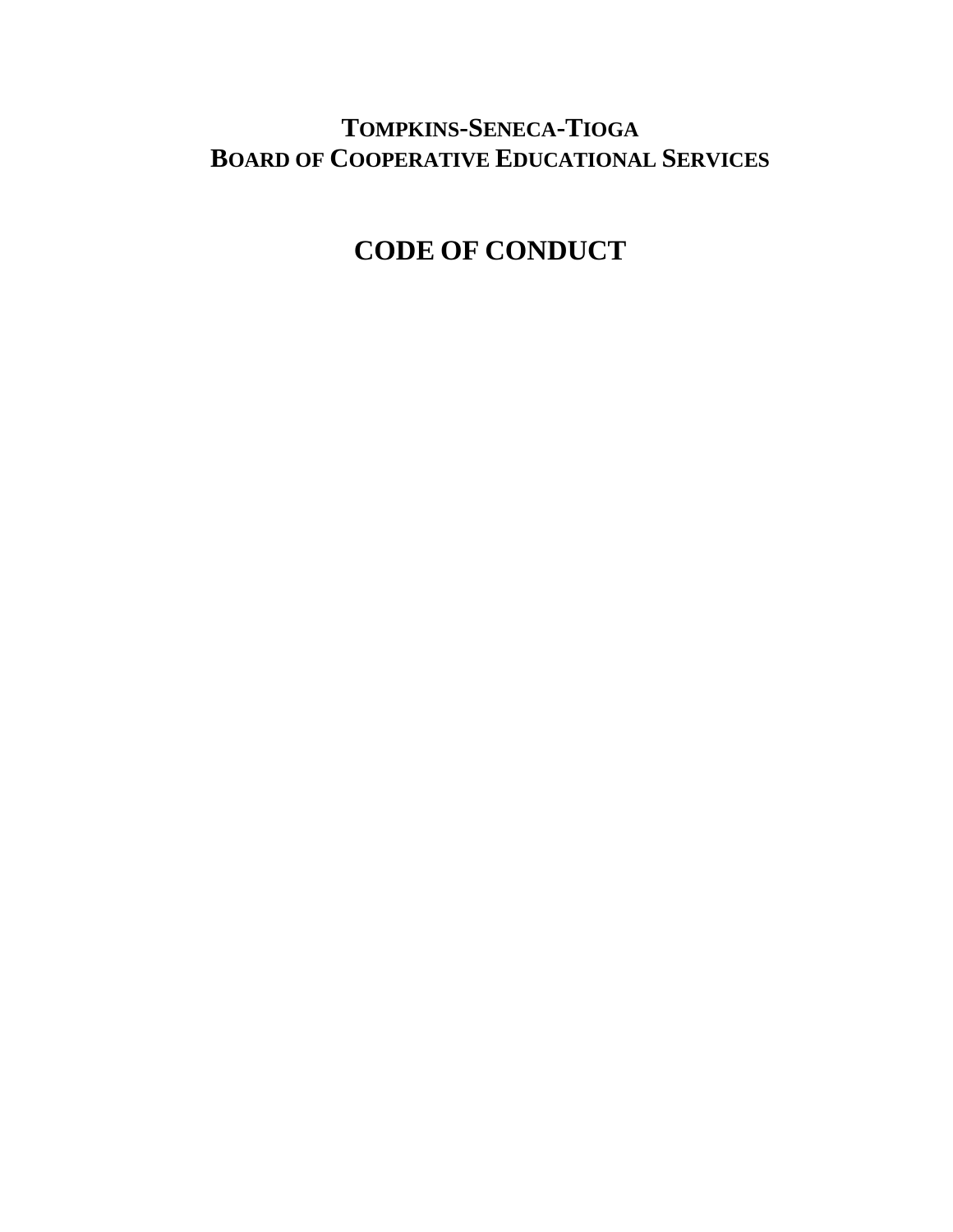# **Code of Conduct**

| <b>Table of Contents</b> |  |
|--------------------------|--|
|--------------------------|--|

| VI. Disciplinary Penalties,                      |
|--------------------------------------------------|
|                                                  |
| VIII. Discipline of Students with Disabilities13 |
|                                                  |
| X. Student Searches and Interrogations13         |
|                                                  |
| XII. Public Conduct on School Property16         |
|                                                  |
|                                                  |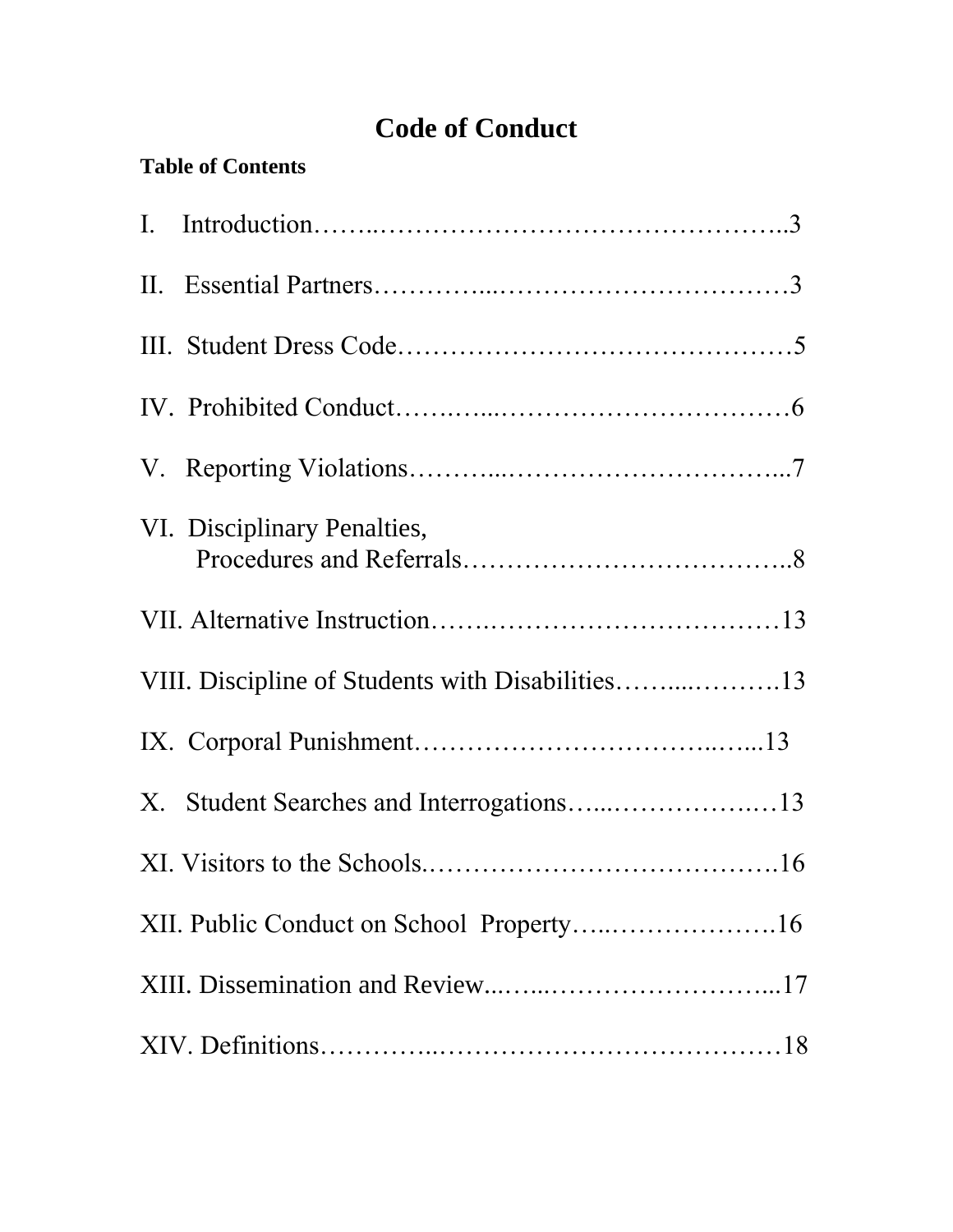## **I. Introduction**

The Tompkins-Seneca-Tioga Board of Cooperative Educational Services (hereafter called the Board) is committed to providing a safe and caring learning environment. The staff at T-S-T BOCES recognize that people learn best when they feel valued and that a supportive educational community is created when positive relationships are fostered among its members. This Code of Conduct reflects our expectation that together, staff, students and parents can model and promote respectful and socially responsible behavior in our schools.

## **II. Essential Partners**

### **A. Student Rights**

The T-S-T BOCES is committed to safeguarding the rights given to all students under state and federal law. In addition, to promote a safe, healthy, orderly and civil school environment, all T-S-T BOCES students have the right to:

- 1. Take part in all T-S-T BOCES activities on an equal basis regardless of race, color, weight, national origin, ethnic group, religion, or religious practice, sex, gender/gender identity, sexual orientation, or disability.
- 2. Present their version of the relevant events to school personnel authorized to impose a disciplinary penalty in connection with the imposition of the penalty.
- 3. Access school rules and, when necessary, receive an explanation of those rules from school personnel.
- 4. Be protected from intimidation, harassment, or discrimination **BOCES** non-discrimination (as per Policy 3110) based on actual or perceived race, color, weight, national origin, ethnic group, religion, or religious practice, sex, gender/gender identity, sexual orientation, or disability, by employees or students on school property or at a school sponsored event, function or activity.

### **B. Student Responsibilities**

All T-S-T BOCES students have the responsibility to:

- 1. Contribute to maintaining a safe and orderly school environment that is conducive to learning and to show respect to other persons and to property.
- 2. Abide by all T-S-T BOCES policies, rules and regulations dealing with student conduct.
- 3. Attend school every day unless they are legally excused and be in class, on time, and prepared to learn.
- 4. Work to the best of their ability in all academic and extracurricular pursuits and strive toward their highest level of achievement.
- 5. React to direction given by teachers, administrators and other school personnel in a respectful, positive manner.
- 6. Work to develop mechanisms to control their anger.
- 7. Ask questions when they do not understand.
- 8. Seek help in solving problems that might lead to discipline.
- 9. Dress appropriately for school and school functions.
- 10. Accept responsibility for their actions.
- 11. Conduct themselves as representatives of the T-S-T BOCES when participating in or attending school-sponsored extracurricular events and to hold themselves to the highest standards of conduct, demeanor, and sportsmanship.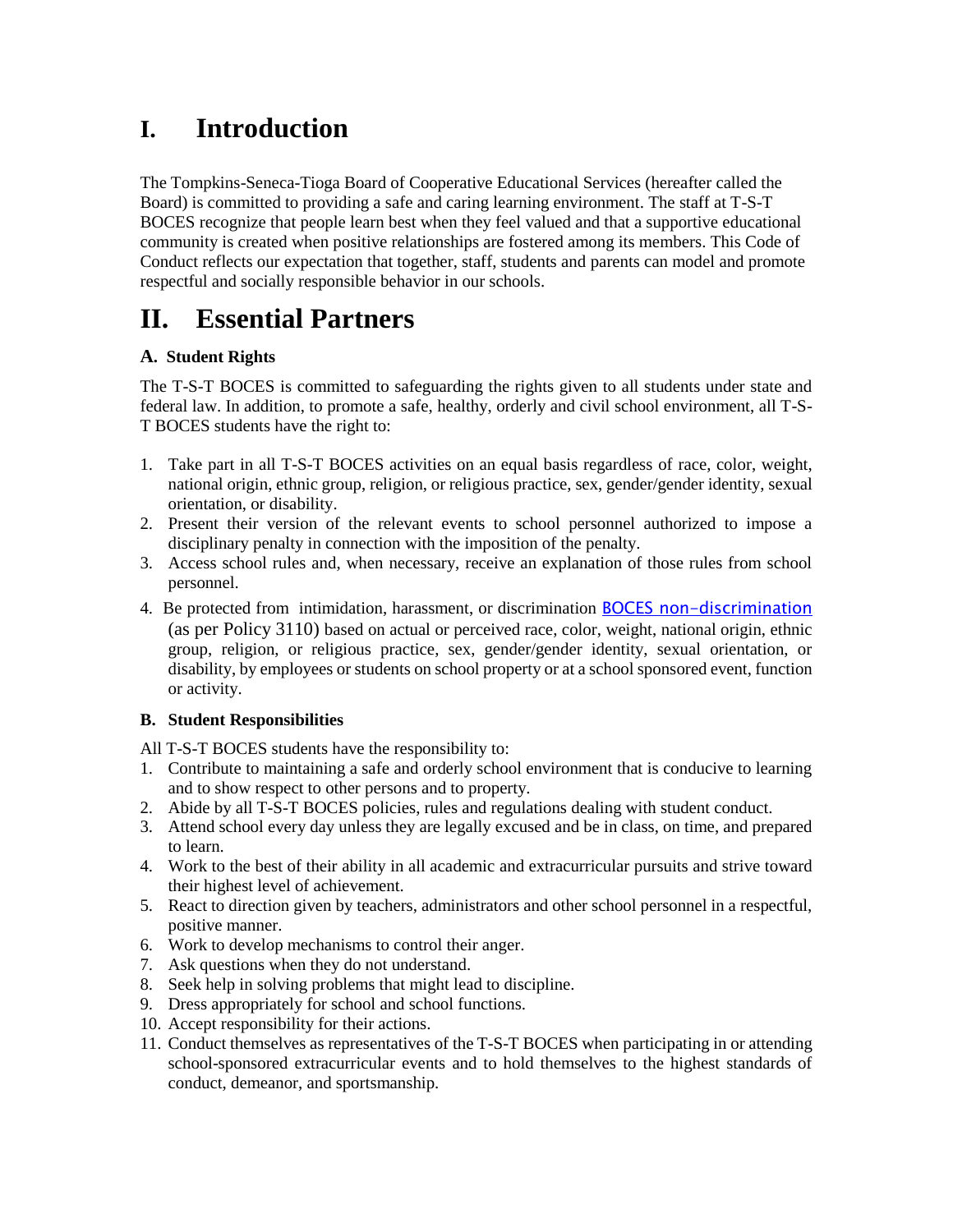- 12. Respect one another and treat others fairly in accordance with the District Code of Conduct and the provisions of the Dignity Act. Conduct themselves in a manner that fosters an environment that is free from intimidation, harassment, or discrimination [BOCES non](http://tstboces.org/about/non-discrimination-policy/)[discrimination](http://tstboces.org/about/non-discrimination-policy/) (as per Policy 3110). Report and encourage others, to report any incidents of intimidation, harassment or discrimination.
- 13. Understand to the best of their ability the Code of Conduct and how it relates to them.

### **C. Parent/Guardian Expectations**

All parents/guardians are expected to:

- 1. Recognize that the education of their child(ren) is a joint responsibility of the parents/guardians and the school community.
- 2. Send their children to school ready to participate and learn.
- 3. Ensure their children attend school regularly and on time.
- 4. Ensure absences are excused.
- 5. Insist their children be dressed and groomed in a manner consistent with the student dress code.
- 6. Help their children understand that in a democratic society appropriate rules are required to maintain a safe, orderly environment.
- 7. Know school rules and help their children understand them.
- 8. Convey to their children a supportive attitude toward education and the T-S-T BOCES.
- 9. Build good relationships with teachers, other parents and their children's friends.
- 10. Help their children deal effectively with peer pressure.
- 11. Inform school officials of changes in the home situation that may affect student conduct or performance.
- 12. Provide a place for study and ensure homework assignments are completed.
- 13. Model respect and dignity for themselves, their children and other students regardless of actual or perceived race, color, weight, national origin, ethnic group, religion, religious practice, disability, sexual orientation, gender/gender identity, or sex, which will strengthen the child's confidence and promote learning in accordance with the Dignity for All Students Act.

#### **B. Teacher Expectations**

All T-S-T BOCES teachers are expected to:

- 1. Maintain a climate of mutual respect and dignity for all students regardless of actual or perceived race, color, weight, national origin, ethnic group, religion, religious practice, disability, sexual orientation, gender/gender identity, or sex, which will strengthen students' self-concept and promote confidence to learn.
- 2. Be prepared to teach.
- 3. Demonstrate interest in teaching and concern for student achievement.
- 4. Know school policies and rules, and enforce them in a fair and consistent manner.
- 5. Confront issues of discrimination and harassment in any situation that threatens the emotional or physical health or safety of any students, school employee or any person who is lawfully on school property or at a school function.
- 6. School employees who witness harassment, bullying, and/or discrimination or receive an oral or written report of such acts shall promptly orally notify the principal, superintendent, or their designee not later than one school day after such employee witnesses or receives a report of such acts, and shall also file a written report with the principal, superintendent, or their designee no later than two school days after making an oral report.
- 7. Communicate to students and parents/guardians:
	- a. Course objectives and requirements
	- b. Marking/grading procedures
	- c. Assignment deadlines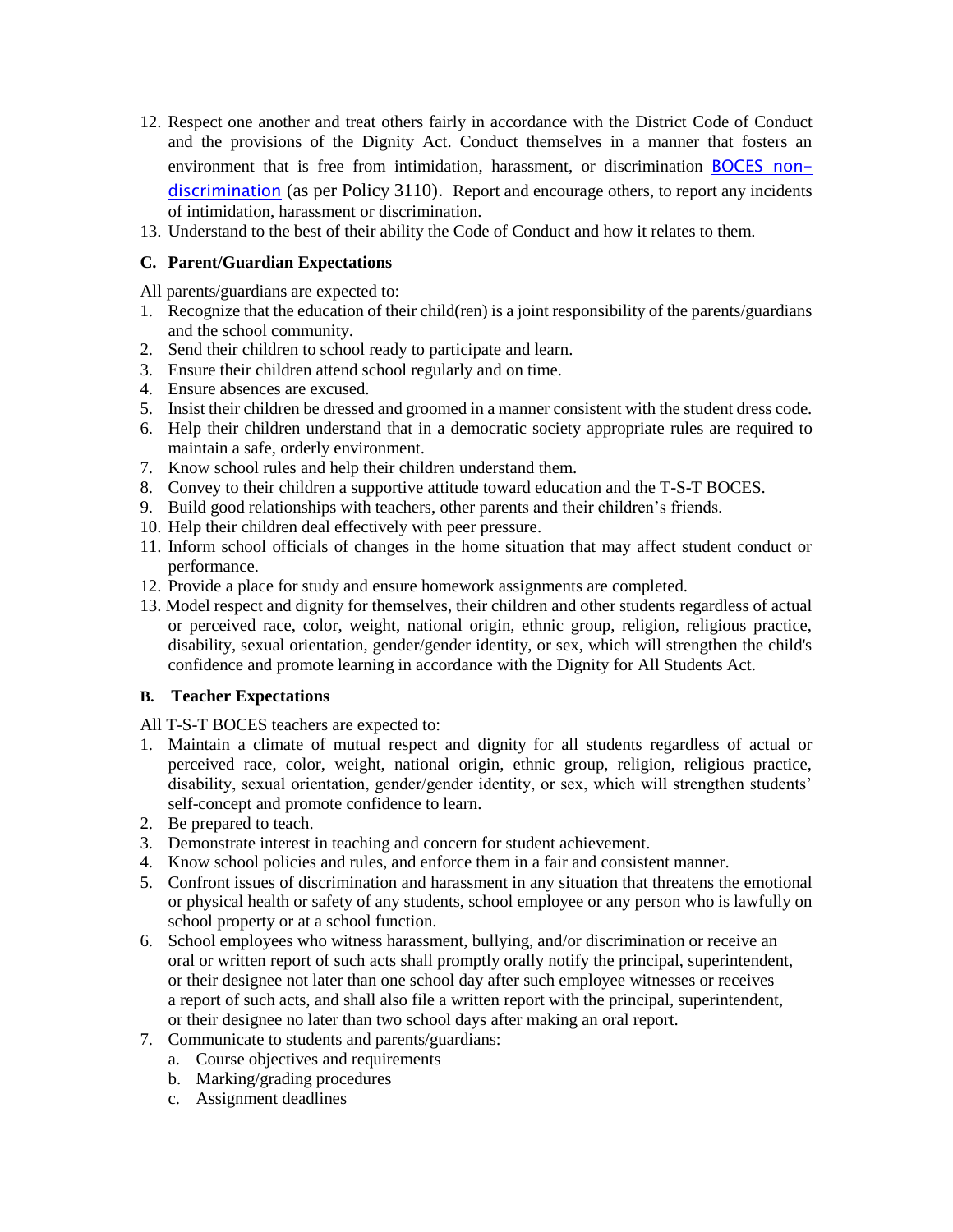- d. Expectations for students
- e. Classroom discipline plan.
- 8. Communicate regularly with students, parents/guardians, and other teachers concerning growth and achievement.
- 9. Encourage students to discuss issues that are affecting their ability to be successful and be prepared to refer students to appropriate resources for assistance.

### **C. Pupil Personnel Expectations**

- 1. Assist students in coping with peer pressure and emerging personal, social and emotional problems.
- 2. Initiate teacher/student/counselor conferences and parent/guardian/teacher/student/counselor conferences, as necessary, as a way to resolve problems.
- 3. Maintain and encourage a climate of mutual respect and dignity for all students regardless of actual or perceived race, color, weight, national origin, ethnic group, religion, religious practice, disability, sexual orientation, gender/gender identity, or sex, with an understanding of appropriate appearance, language, and behavior in a school setting, which will strengthen students' self-image and promote confidence to learn.
- 4. School employees who witness harassment, bullying, and/or discrimination or receive an oral or written report of such acts shall promptly orally notify the principal, superintendent, or their designee not later than one school day after such employee witnesses or receives a report of such acts, and shall also file a written report with the principal, superintendent, or their designee no later than two school days after making an oral report.
- 5. Regularly review with students their educational progress and career plans.
- 6. Provide information to assist students with career planning.
- 7. Encourage students to benefit from the curriculum and extracurricular programs.

#### **D. Principal/supervisors Expectations**

- 1. Promote a safe, orderly and stimulating school environment, supporting active teaching and learning.
- 2. Ensure that students and staff have the opportunity to communicate regularly with the principal/supervisor and approach the principal/supervisor for redress of grievances.
- 3. Evaluate on a regular basis all instructional programs.
- 4. Support the development of and student participation in appropriate extracurricular activities.
- 5. Be responsible for enforcing the Code of Conduct and ensuring that all cases are resolved promptly and fairly.
- 6. Maintain and encourage a climate of mutual respect and dignity for all students regardless of actual or perceived race, color, weight, national origin, ethnic group, religion, religious practice, disability, sexual orientation, gender/gender identity, or sex, with an understanding of appropriate appearance, language, and behavior in a school setting, which will strengthen students' self-image and promote confidence to learn.
- 7. Lead or supervise the thorough investigation of all reports of harassment, bullying and/or discrimination, and ensure that such investigation is completed promptly after receipt of any written reports.
- 8. When an investigation verifies a material incident of harassment, bullying, and/or discrimination, the principal or their designee shall take prompt action, reasonably calculated to end the harassment, bullying, and/or discrimination **BOCES** non-discrimination (as per Policy 3110) eliminate any hostile environment, create a more positive school culture and climate, prevent recurrence of the behavior, and ensure the safety of the student or students against whom such behavior was directed.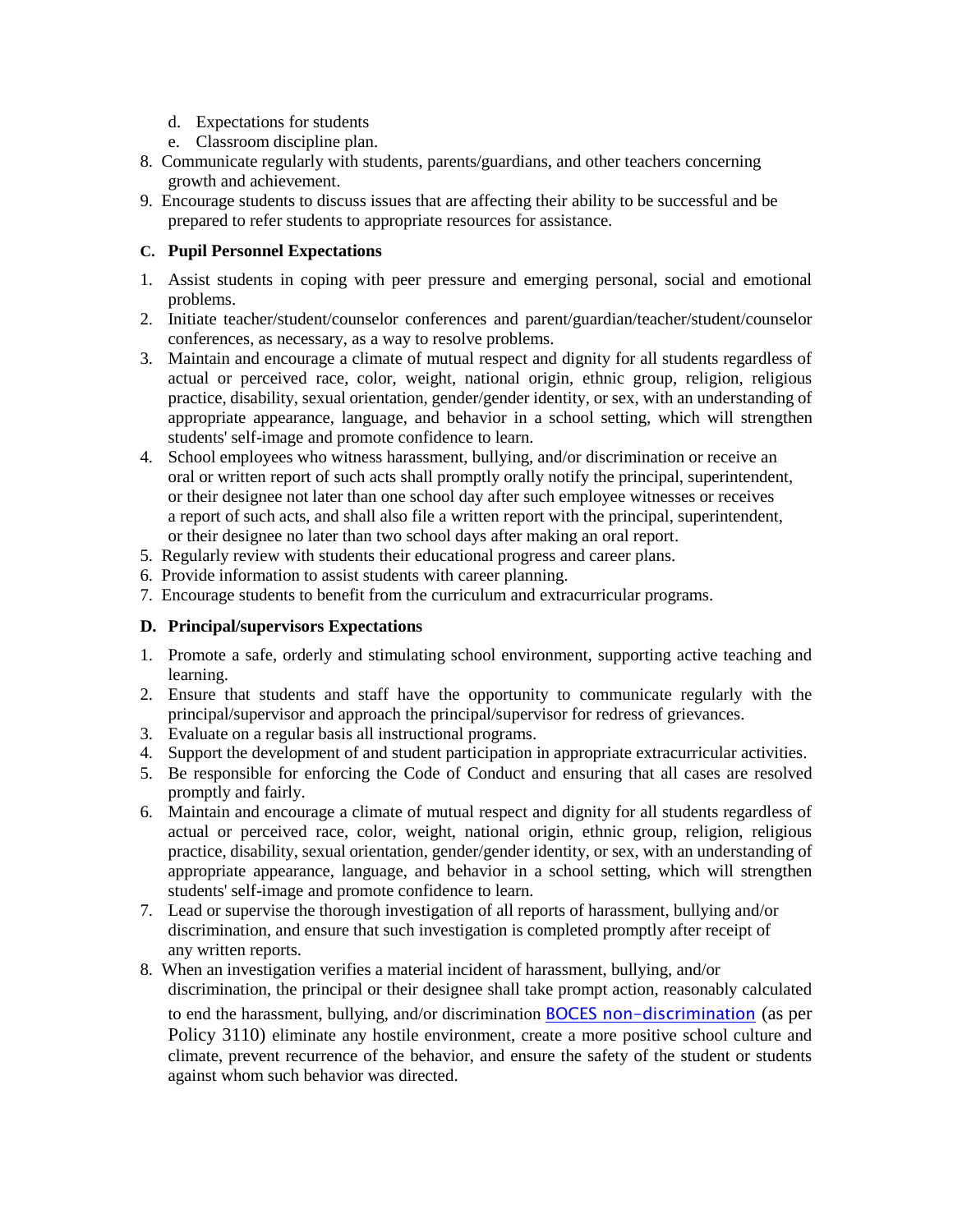### **E. Superintendent**

- 1. Promote a safe, orderly and stimulating school environment, free from intimidation, discrimination [BOCES non-discrimination](http://tstboces.org/about/non-discrimination-policy/) (as per Policy 3110) and harassment, supporting active teaching and learning.
- 2. Review with T-S-T BOCES administrators the policies of the Board and state and federal laws relating to school operations and management.
- 3. Inform the Board about educational trends relating to student discipline.
- 4. Work to create instructional programs that minimize problems of misconduct and are sensitive to student and teacher needs.
- 5. Ensure that, pursuant to Education Law section 13, retaliation by any school employee or student shall be prohibited against any individual who, in good faith, reports or assists in the investigation of harassment, bullying, and/or discrimination.
- 5. Work with T-S-T BOCES administrators in enforcing the Code of Conduct and ensuring that all cases are resolved promptly and fairly.

### **F. Board**

- 1. Collaborate with student, teacher, administrator, and parent organizations, school safety personnel and other school personnel to develop a Code of Conduct that clearly defines expectations for the conduct of students, T-S-T BOCES personnel and visitors on school property and at school functions.
- 2. Adopt and review at least annually the T-S-T BOCES' Code of Conduct to evaluate the Code 's effectiveness and the fairness and consistency of its implementation.
- 3. Lead by example by conducting Board meetings in a professional, respectful, courteous manner.
- 4. Appoint a Dignity Act Coordinator in each school building. The Dignity Act Coordinator will be thoroughly trained to handle human relations in the areas of race, color, weight, national origin, ethnic group, religion, religious practice, disability, sexual orientation, gender/gender identity, and sex. The Dignity Act Coordinator will be accessible to students and other staff members for consultation and advice as needed on the Dignity Act.

# **III. Student Dress Code**

All students are expected to give proper attention to personal cleanliness and to dress appropriately for school and school functions. Students and their parents have the primary responsibility for acceptable student dress and appearance. Teachers and all other T-S-T BOCES personnel should exemplify and reinforce acceptable student dress and help students develop an understanding of appropriate appearance in the school setting.

A student's dress, grooming and appearance, including hair style/color, jewelry, make-up and nails, shall:

- 1. Be safe, appropriate, as decided by the teacher, and not disrupt or interfere with the educational process.
- 2. Recognize that extremely brief garments and see-through garments may need to be covered. For example, tops may not show cleavage and may be no higher, on the bottom, than the tops of the hips.
- 3. Include footwear at all times. Footwear that is a safety hazard will not be allowed.
- 4. Not include, inside the building, the wearing of sunglasses or hats that cover the face.
- 5. Not include items that are vulgar, obscene, libelous or denigrate others on account of race, color, weight, national origin, ethnic group, religion, or religious practice, sex, gender/gender identity, sexual orientation, or disability.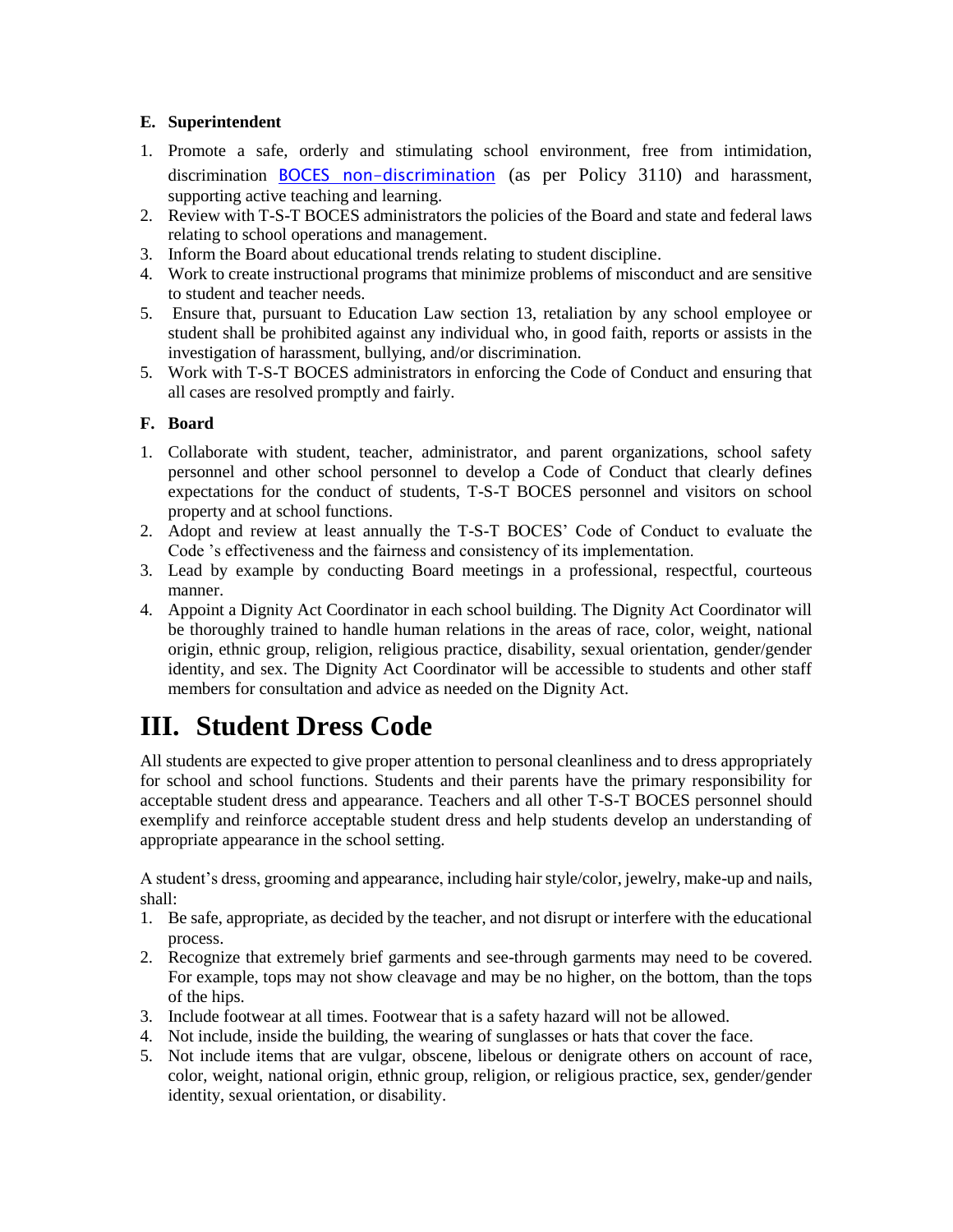- 6. Be appropriate for a specific job site when the student is on that site or preparing for that site.
- 7. Not promote and/or endorse the use of alcohol, tobacco or illegal drugs and/or encourage other illegal or violent activities.
- 8. Not include the use or wearing of personal listening devices or earphones during the school day without permission.

Each building principal/supervisor or his or her designee shall be responsible for informing all students and their parents of the student dress code at the beginning of the school year and any revisions that may be made to the dress Code during the school year.

Students who violate the student dress Code shall be required to modify their appearance by covering or removing the offending item and, if necessary or practical, replacing it with an acceptable item. Any student who refuses to do so shall be subject to discipline, up to and including in-school suspension for the day. Any student who repeatedly fails to comply with the dress Code shall be subject to further discipline, up to and including out of school suspension.

# **IV. Prohibited Conduct**

The Board expects all students to conduct themselves in an appropriate and civil manner, with proper regard for the rights and welfare of other students, T-S-T BOCES personnel and other members of the school community, and for the care of school facilities and equipment.

The best discipline is self-imposed, and it is expected that students will assume and accept responsibility for their own behavior, as well as the consequences of their misbehavior. T-S-T BOCES personnel who interact with students are expected to use disciplinary action only when necessary and to place emphasis on the students' ability to grow in self-discipline.

The Board recognizes the need to make its expectations for student conduct while on school property or engaged in a school function specific and clear. The rules of conduct listed below are intended to do that and focus on safety and respect for the rights and property of others. Students who will not accept responsibility for their own behavior and who violate these school rules will be required to accept the penalties for their conduct.

Students may be subject to disciplinary action, up to and including suspension from school, when they engage in the following conducts:

- Academic Misconduct
- Disrespect
- Discrimination [BOCES non-discrimination](http://tstboces.org/about/non-discrimination-policy/) (as per Policy 3110) [based on a person's actual or perceived race, color, weight, national origin, ethnic group, religion, religious practice, disability, sexual orientation, gender or sex as a basis for treating another in a negative manner on school property or at a school function as defined in Education Law §11]
- Failure to Complete Assignments
- Falsification of Statements/Documents
- Horseplay
- Inappropriate Dress
- Inappropriate Language/Gestures
- Insubordination
- Not following Safety Procedures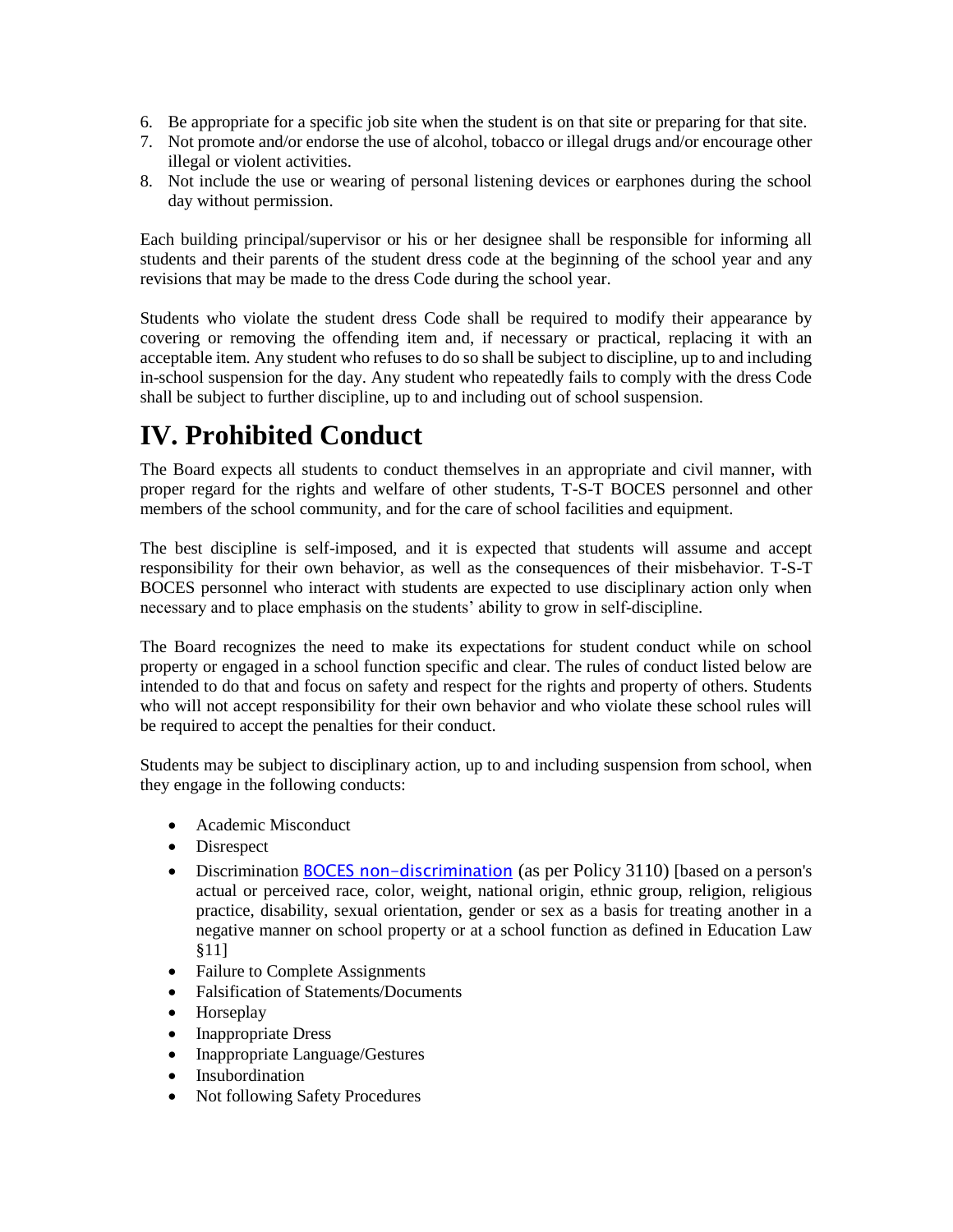- Out of Class w/o Permission
- Public Display of Affection
- Sleeping In Class
- Unauthorized Driving/Riding/Parking
- Use of Non-instructional Property without permission
- Bus Misconduct
- Cyber-Bullying
- Danger to Health, Safety, Welfare
- Disruptive Behavior/Incident
- Failure to Attend Detention
- Gambling
- Hazing
- Incendiary Devices
- Indecent Exposure
- Leaving School Building
- Leaving School Grounds
- Possession of Obscene Materials
- Possession/Use of Tobacco or Smoking Paraphernalia
- Trespassing
- Violation of Acceptable Use Policy
- Bomb Threat
- Bullying/Intimidation/ Menacing/Harassment (the creation of a hostile environment by conduct or by verbal threats, intimidation or abuse that has or would have the effect of unreasonably and substantially interfering with a student's educational performance, opportunities or benefits, or mental, emotional or physical wellbeing based on a person's actual or perceived race, color, weight, national origin, ethnic group, religion, or religious practice, sex, gender/gender identity, sexual orientation, or disability
- Burglary (on school ground w/intent to commit a crime)
- Criminal Mischief (intentional damage of property)
- False Alarm
- Larceny/Theft
- Minor Altercations (No Physical Injury)
- Riot
- Arson
- Assault w/Physical Injury
- Assault w/Serious Physical Injury
- Forcible Sex Offenses
- Homicide
- Kidnapping
- Other Sex Offenses
- Reckless Endangerment
- Robbery (involves threat or use of physical force)
- Use, Possession or Sale of Alcohol (including designer drugs, bath salts, and chemicals that alter behavior)
- Use, Possession or Sale of Drugs
- Weapons Possession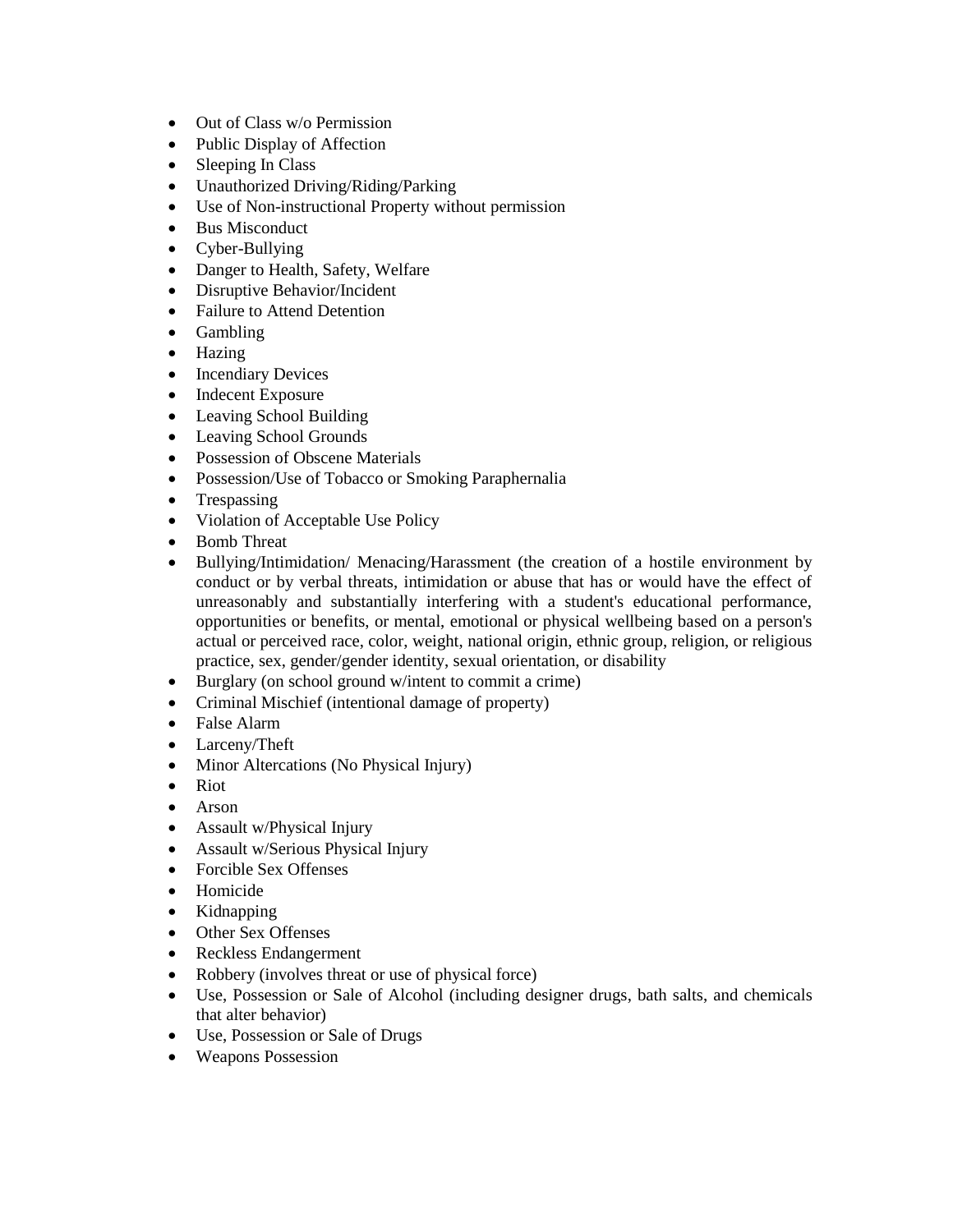# **V. Reporting Violations**

All students are expected to promptly report violations of the Code of Conduct to a staff member. Any student observing a student possessing a weapon, alcohol or illegal substance on school property or at a school function shall report this information immediately to a staff member.

All T-S-T BOCES staff who are authorized to impose disciplinary sanctions are expected to do so in a prompt, fair and lawful manner. T-S-T BOCES staff who are not authorized to impose disciplinary sanctions are expected to promptly report violations of the Code of Conduct to their supervisor, who shall in turn impose an appropriate disciplinary sanction, if so authorized, or refer the matter to a staff member who is authorized to impose an appropriate sanction.

Any weapon, alcohol or illegal substance found shall be confiscated immediately, if possible, followed by notification to the parent of the student involved and the appropriate disciplinary sanction if warranted, which may include permanent suspension and referral for prosecution.

The building principal/supervisor or his or her designee must notify the appropriate local law enforcement agency of those Code violations that constitute a crime and substantially affect the order or security of a school as soon as practical, but in no event later than the close of business the day the principal/supervisor or his or her designee learns of the violation. The notification may be made by telephone, followed by a letter mailed on same day as the telephone call is made. The notification must identify the student and explain the conduct that violated the Code of Conduct and constituted a crime.

# **VI. Disciplinary Penalties, Procedures and Referrals**

Discipline is most effective when it deals directly with the problem at the time and place it occurs, and in a way that students view as fair and impartial. School personnel who interact with students are expected to use disciplinary action only when necessary and to place emphasis on the students' ability to grow in self-discipline.

Disciplinary action, when necessary, will be firm, fair and consistent so as to be the most effective in changing student behavior. In determining the appropriate disciplinary action, school personnel authorized to impose disciplinary penalties will consider the following:

- 1. The student's age.
- 2. The nature of the offense and the circumstances which led to the offense.
- 3. The student's prior disciplinary record.
- 4. The effectiveness of other forms of discipline.
- 5. Information from parents, teachers and/or others, as appropriate
- 6. Other extenuating circumstances.

As a general rule, discipline will be progressive. This means that a student's first violation will usually merit a lighter penalty than subsequent violations.

### **A. Penalties**

Students who are found to have violated the T-S-T BOCES' Code of Conduct may be subject to the following penalties, either alone or in combination. The school personnel identified after each penalty are authorized to impose that penalty, consistent with the student's right to due process.

- 1. Oral warning or written referral any member of the T-S-T BOCES staff
- 2. Written notification to parent principal/supervisor, other administrator or superintendent
- 3. Detention teachers, principal/supervisor, superintendent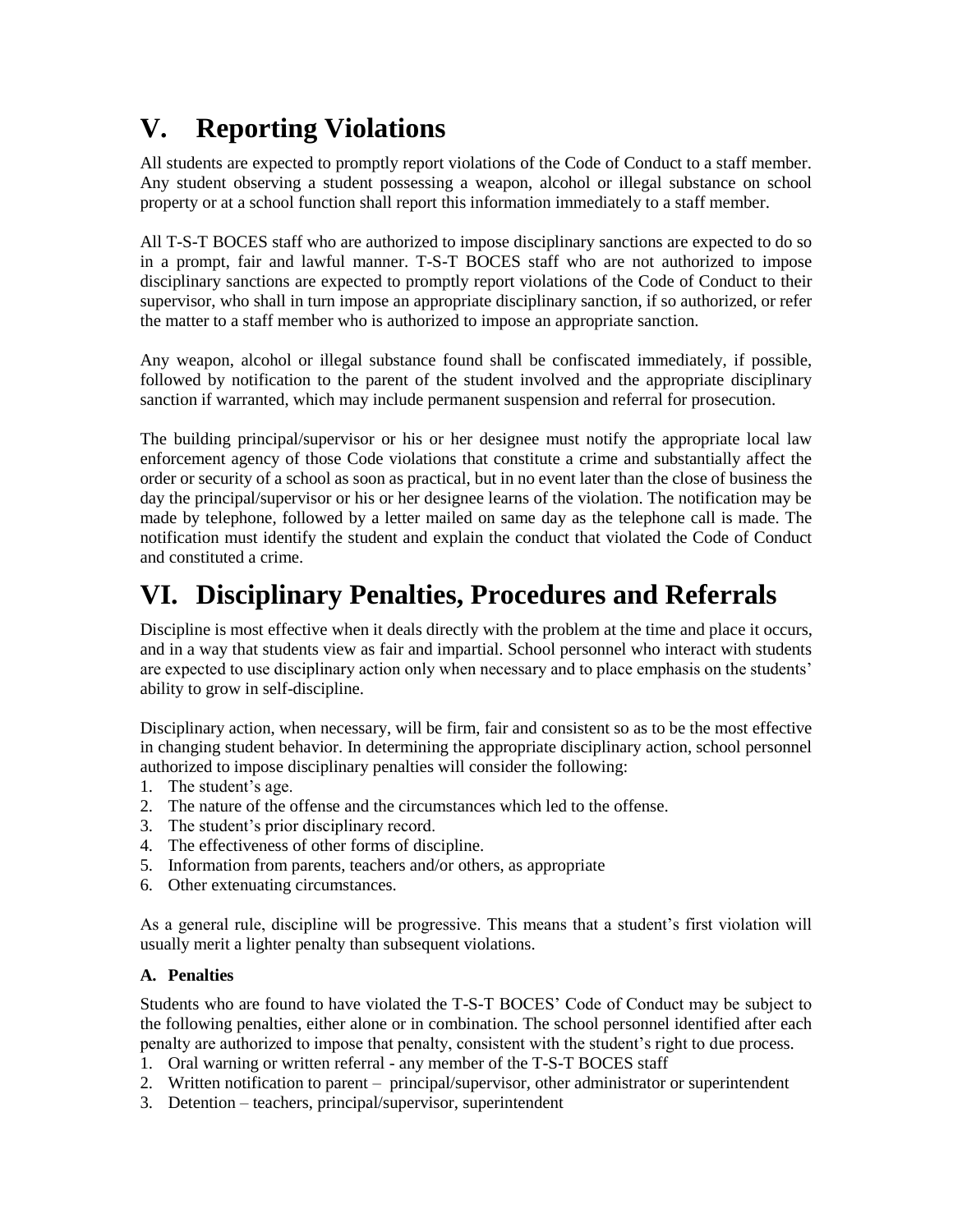- 4. Suspension from transportation principal/supervisor or superintendent
- 5. Suspension from social or extracurricular activities principal/supervisor, superintendent
- 6. Suspension of other privileges principal/supervisor, superintendent
- 7. In-school suspension principal/supervisor, superintendent
- 8. Removal from classroom by teacher teachers, principal/supervisor
- 9. Short-term (five days or less) suspension from school principal/supervisor, superintendent, Board
- 10. Long-term (more than five days) suspension from school principal/supervisor, superintendent, Board
- 11. Permanent suspension from school superintendent, Board.

#### **B. Procedures**

The amount of due process a student is entitled to receive before a penalty is imposed depends on the penalty being imposed. In all cases, regardless of the penalty imposed, the school personnel authorized to impose the penalty must inform the student of the alleged misconduct and must investigate, to the extent necessary, the facts surrounding the alleged misconduct. All students will have an opportunity to present their version of the facts to the school personnel imposing the disciplinary penalty in connection with the imposition of the penalty.

Students who are to be given penalties other than an oral warning, written warning or written notification to their parents are entitled to additional rights before the penalty is imposed. These additional rights are explained below.

#### 1. *Detention*

Teachers, principal/supervisors and the superintendent may use after school detention as a penalty for student misconduct in situations where removal from the classroom or suspension would be inappropriate. Detention will be imposed as a penalty only after the student's parent has been notified to confirm that there is no parental objection to the penalty and the student has appropriate transportation home following detention.

#### 2. *Suspension from transportation*

If a student does not conduct himself/herself properly on a bus, the bus driver is expected to bring such misconduct to the building principal/supervisor's attention. Students who become a serious disciplinary problem may have their riding privileges suspended by the home-school principal or the superintendent or their designees. In such cases, the student's parent will become responsible for seeing that his or her child gets to and from school safely. Should the suspension from transportation amount to a suspension from attendance, the home school district will make appropriate arrangements to provide for the student's education.

A student subjected to a suspension from transportation is not entitled to a full hearing pursuant to Education Law §3214. However, the student and the student's parent will be provided with a reasonable opportunity for an informal conference with the building principal/supervisor or the principal/supervisor's designee to discuss the conduct and the penalty involved.

### 3. *In-school suspension*

The Board recognizes the school must balance the need of students to attend school and the need for order in the classroom to establish an environment conducive to learning. As such, the Board authorizes building principal/supervisors and the superintendent to place students who would otherwise be suspended from school as the result of a Code of Conduct violation in "in-school suspension." The in-school suspension teacher will be a certified teacher.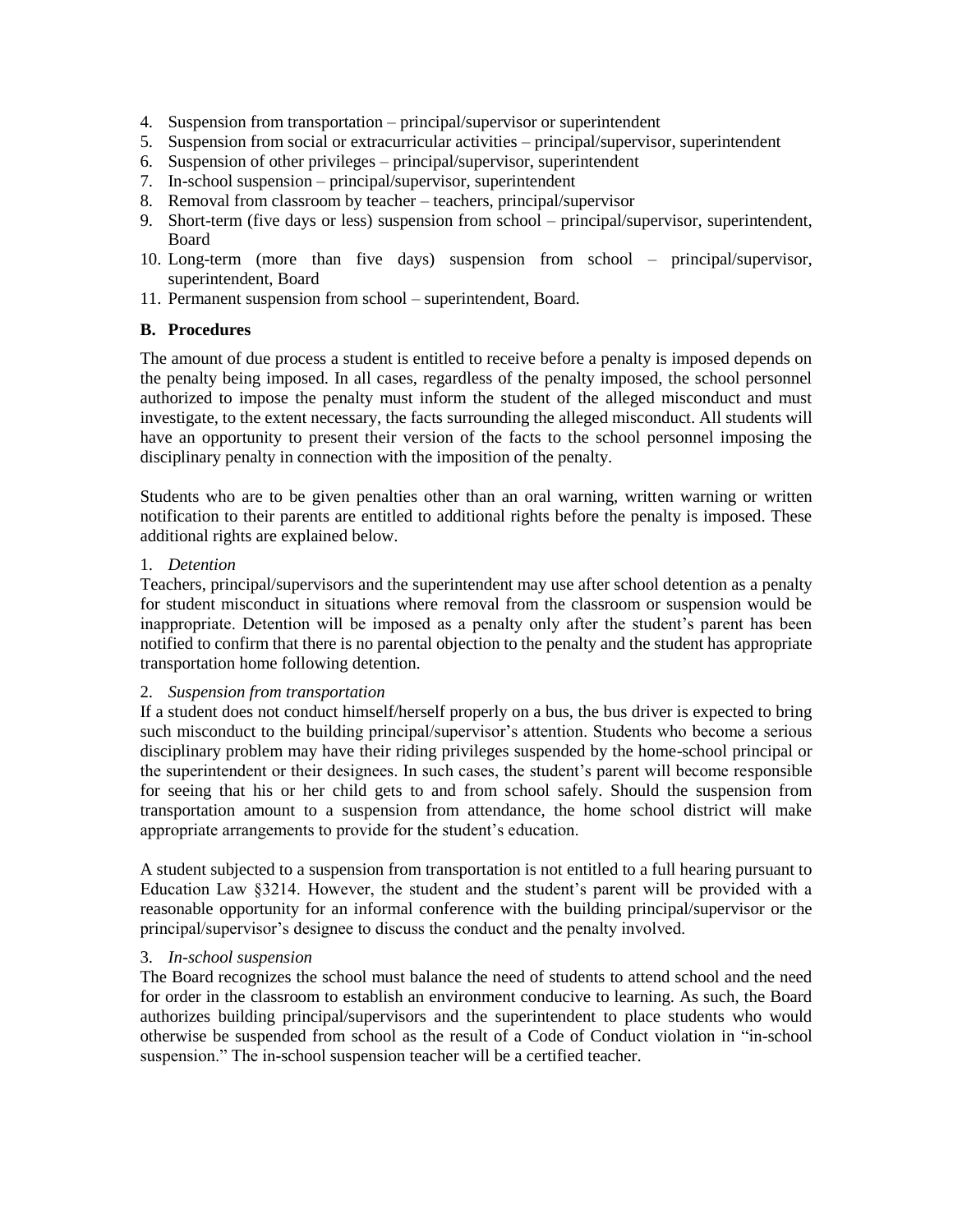A student subjected to an in-school suspension is not entitled to a full hearing pursuant to Education Law §3214. However, the student and the student's parent will be provided with a reasonable opportunity for an informal conference with the T-S-T BOCES official imposing the in-school suspension to discuss the conduct and the penalty involved.

#### 4. *Teacher disciplinary removal of disruptive students*

A student's behavior can affect a teacher's ability to teach and can make it difficult for other students in the classroom to learn. In most instances the classroom teacher can control a student's behavior and maintain or restore control over the classroom by using good classroom management techniques. These techniques may include practices that involve the teacher directing a student to briefly leave the classroom to give the student an opportunity to regain his or her composure and self-control in an alternative setting. Such practices may include, but are not limited to: (1) shortterm "time out" in an elementary classroom or in an administrator's office; (2) sending a student into the hallway briefly; (3) sending a student to the principal/supervisor's office for the remainder of the class time only; or (4) sending a student to a guidance counselor or other T-S-T BOCES staff member for counseling. Time-honored classroom management techniques such as these do not constitute disciplinary removals for purposes of this Code.

On occasion, a student's behavior may become disruptive. For purposes of this Code of Conduct, a disruptive student is a student who is substantially disruptive of the educational process or substantially interferes with the teacher's authority over the classroom. A substantial disruption of the educational process or substantial interference with a teacher's authority occurs when a student demonstrates a persistent unwillingness to comply with the teacher's instructions or repeatedly violates the teacher's classroom behavior rules.

A classroom teacher may remove a disruptive student from class for one day. The removal from class applies to the class of the removing teacher only.

If the disruptive student does not pose a danger or ongoing threat of disruption to the academic process, the teacher must provide the student with an explanation for why he or she is being removed and an opportunity to explain his or her version of the relevant events before the student is removed. Only after the informal discussion may a teacher remove a student from class.

If the student poses a danger or ongoing threat of disruption, the teacher may order the student to be removed immediately. The teacher must, however, explain to the student why he or she was removed from the classroom and give the student a chance to present his or her version of the relevant events within 24-hours.

The teacher must complete a T-S-T BOCES-established disciplinary removal form and meet with the principal/supervisor or his or her designee as soon as possible, but no later than the end of the school day, to explain the circumstances of the removal and to present the removal form. If the principal/supervisor or designee is not available by the end of the same school day, the teacher must leave the form with the secretary and meet with the principal/supervisor or designee prior to the beginning of classes on the next school day.

Within 24-hours after the student's removal, the principal/supervisor or another T-S-T BOCES administrator designated by the principal/supervisor must notify the student's parents, in writing, that the student has been removed from class and why. The notice must also inform the parent that he or she has the right, upon request, to meet informally with the principal/supervisor or the principal/supervisor's designee to discuss the reasons for the removal.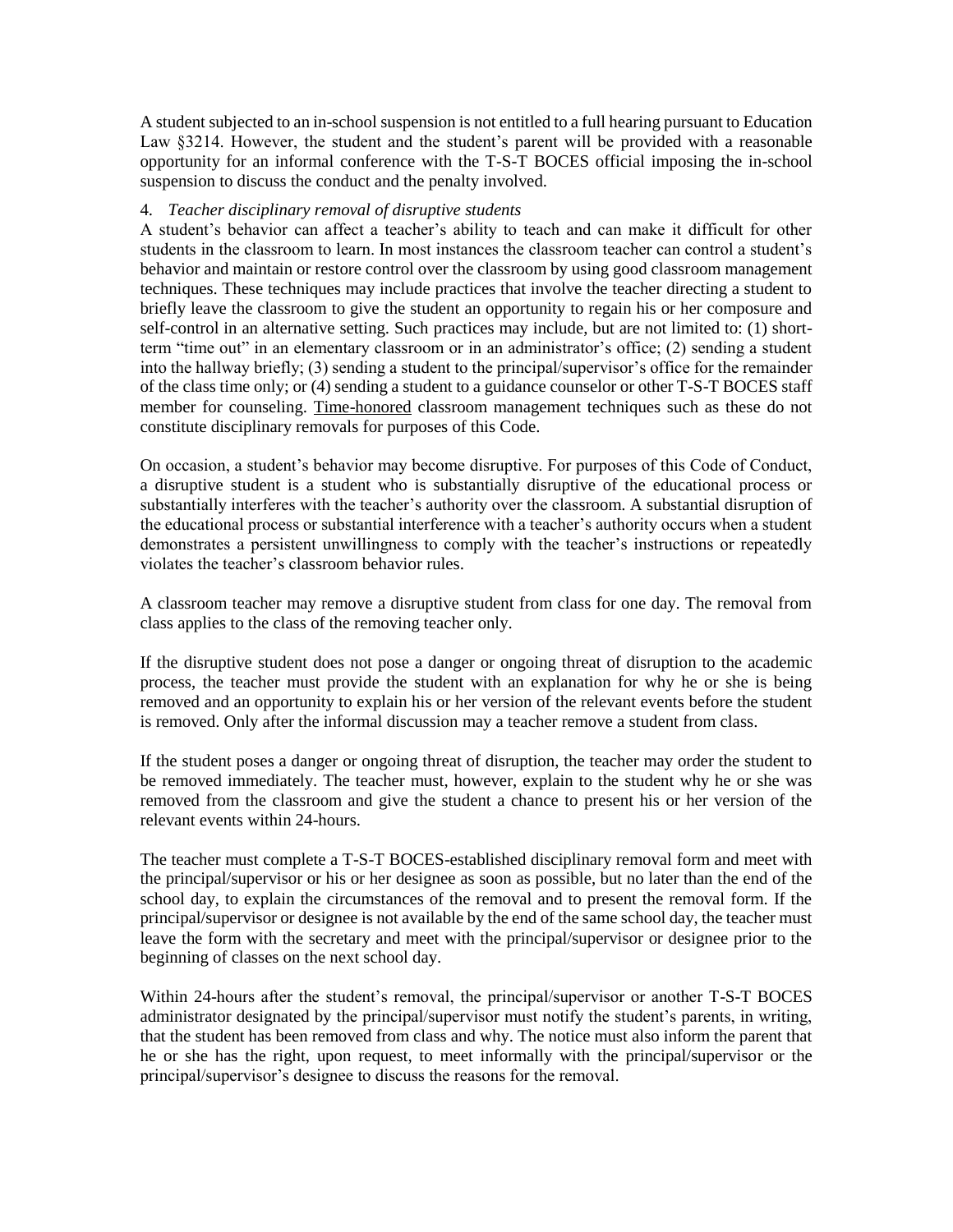The written notice must be provided by personal delivery, express mail delivery, or some other means that is reasonably calculated to assure receipt of the notice within 24 hours of the student's removal at the last known address for the parents. Where possible, notice should also be provided by telephone if the school has been provided with a telephone number(s) for the purpose of contacting parents.

The principal/supervisor may require the teacher who ordered the removal to attend the informal conference.

If at the informal meeting the student denies the charges, the principal/supervisor or the principal/supervisor's designee must explain why the student was removed and give the student and the student's parents a chance to present the student's version of the relevant events. The informal meeting must be held within 48 hours of the student's removal. The timing of the informal meeting may be extended by mutual agreement of the parent and principal/supervisor.

The principal/supervisor or the principal/supervisor's designee may overturn the removal of the student from class if the principal/supervisor finds any one of the following:

a. The charges against the student are not supported by substantial evidence.

b. The student's removal is otherwise in violation of law, including the T-S-T BOCES' Code of Conduct.

c. The conduct warrants suspension from school pursuant to Education Law §3214 and a suspension will be imposed.

The principal/supervisor or his or her designee may overturn a removal at any point between receiving the referral form issued by the teacher and the close of business on the day following the 48-hour period for the informal conference, if a conference is requested. No student removed from the classroom by the classroom teacher will be permitted to return to the classroom until the principal/supervisor makes a final determination, or the period of removal expires, whichever is less.

Any disruptive student removed from the classroom by the classroom teacher shall be offered continued educational programming and activities until he or she is permitted to return to the classroom.

Each teacher must keep a complete log (on a T-S-T BOCES provided form) for all cases of removal of students from his or her class. The principal/supervisor must keep a log of all removals of students from class.

Removal of a student with a disability, under certain circumstances, may constitute a change in the student's placement. Accordingly, no teacher may remove a student with a disability from his or her class until he or she has verified with the principal/supervisor or the chairperson of the Committee on Special Education that the removal will not violate the student's rights under state or federal law or regulation.

#### 5. *Suspension from school*

Suspension from school is a severe penalty, which may be imposed only upon students who are insubordinate, disorderly, violent or disruptive, or whose conduct otherwise endangers the safety, morals, health or welfare of others.

The Board retains its authority to suspend students, but places primary responsibility for the suspension of students with the superintendent and the building principal/supervisors.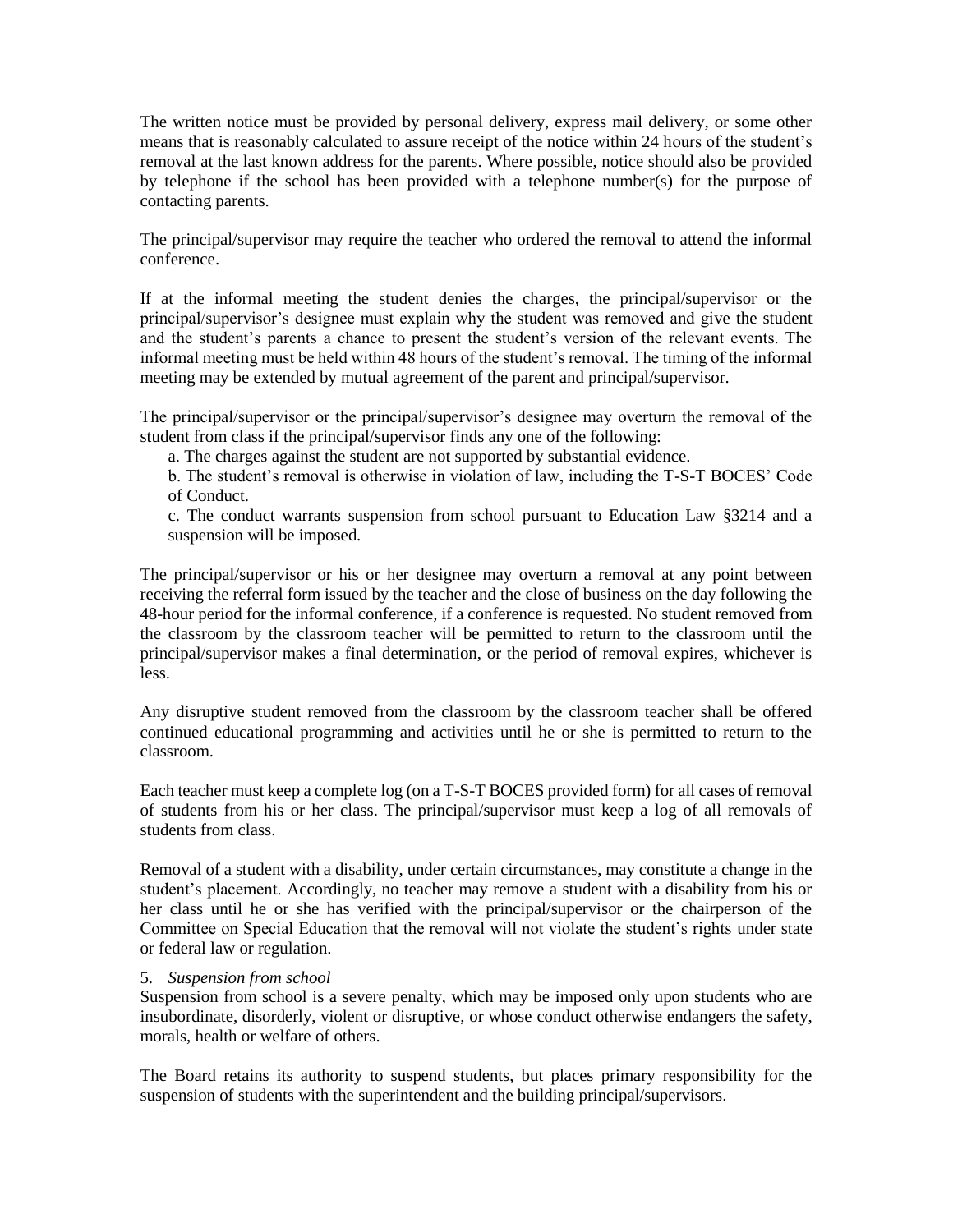Any staff member may recommend to the principal/supervisor that a student be suspended. All staff members must immediately report and refer a violent student to the principal/supervisor for a violation of the Code of Conduct. All recommendations and referrals shall be made in writing unless the conditions underlying the recommendation or referral warrant immediate attention. In such cases a written report is to be prepared as soon as possible by the staff member recommending the suspension.

The principal/supervisor, upon receiving a recommendation or referral for suspension or when processing a case for suspension, shall gather the facts relevant to the matter and record them for subsequent presentation, if necessary.

#### a. Short-term (5 days or less) suspension from school

When the superintendent or principal/supervisor (referred to as the "suspending authority") proposes to suspend a student charged with misconduct for five days or less pursuant to Education Law §3214(3), the suspending authority must immediately notify the student orally. If the student denies the misconduct, the suspending authority must provide an explanation of the basis for the proposed suspension. The suspending authority must also notify the student's parents in writing that the student may be suspended from school. The written notice must be provided by personal delivery, express mail delivery, or some other means that is reasonably calculated to assure receipt of the notice within 24 hours of the decision to propose suspension at the last known address for the parents. Where possible, notice should also be provided by telephone if the school has been provided with a telephone number(s) for the purpose of contacting the parents.

The notice shall provide a description of the charges against the student and the incident for which suspension is proposed and shall inform the parents of the right to request an immediate informal conference with the principal/supervisor. Both the notice and informal conference shall be in the dominant language or mode of communication used by the parents. At the conference, the parents shall be permitted to ask questions of complaining witnesses under such procedures as the principal/supervisor may established.

The notice and opportunity for an informal conference shall take place before the student is suspended unless the student's presence in school poses a continuing danger to persons or property or an ongoing threat of disruption to the academic process. If the student's presence does pose such a danger or threat of disruption, the notice and opportunity for an informal conference shall take place as soon after the suspension as is reasonably practicable.

After the conference, the principal/supervisor shall promptly advise the parents in writing of his or her decision. The principal/supervisor shall advise the parents that if they are not satisfied with the decision and wish to pursue the matter, they must file a written appeal to the superintendent within five business days, unless they can show extraordinary circumstances precluding them from doing so. The superintendent shall issue a written decision regarding the appeal within 10 business days of receiving the appeal. If the parents are not satisfied with the superintendent's decision, they must file a written appeal to the Board with the T-S-T BOCES clerk within 10 business days of the date of the superintendents' decision, unless they can show extraordinary circumstances precluding them from doing so. Only final decisions of the Board may be appealed to the Commissioner within 30 days of the decision.

#### b. Long-term (more than 5 days) suspension from school

When the superintendent or building principal/supervisor determines that a suspension for more than five days may be warranted, he or she shall give reasonable notice to the student and the student's parents of their right to a fair hearing. At the hearing the student shall have the right to be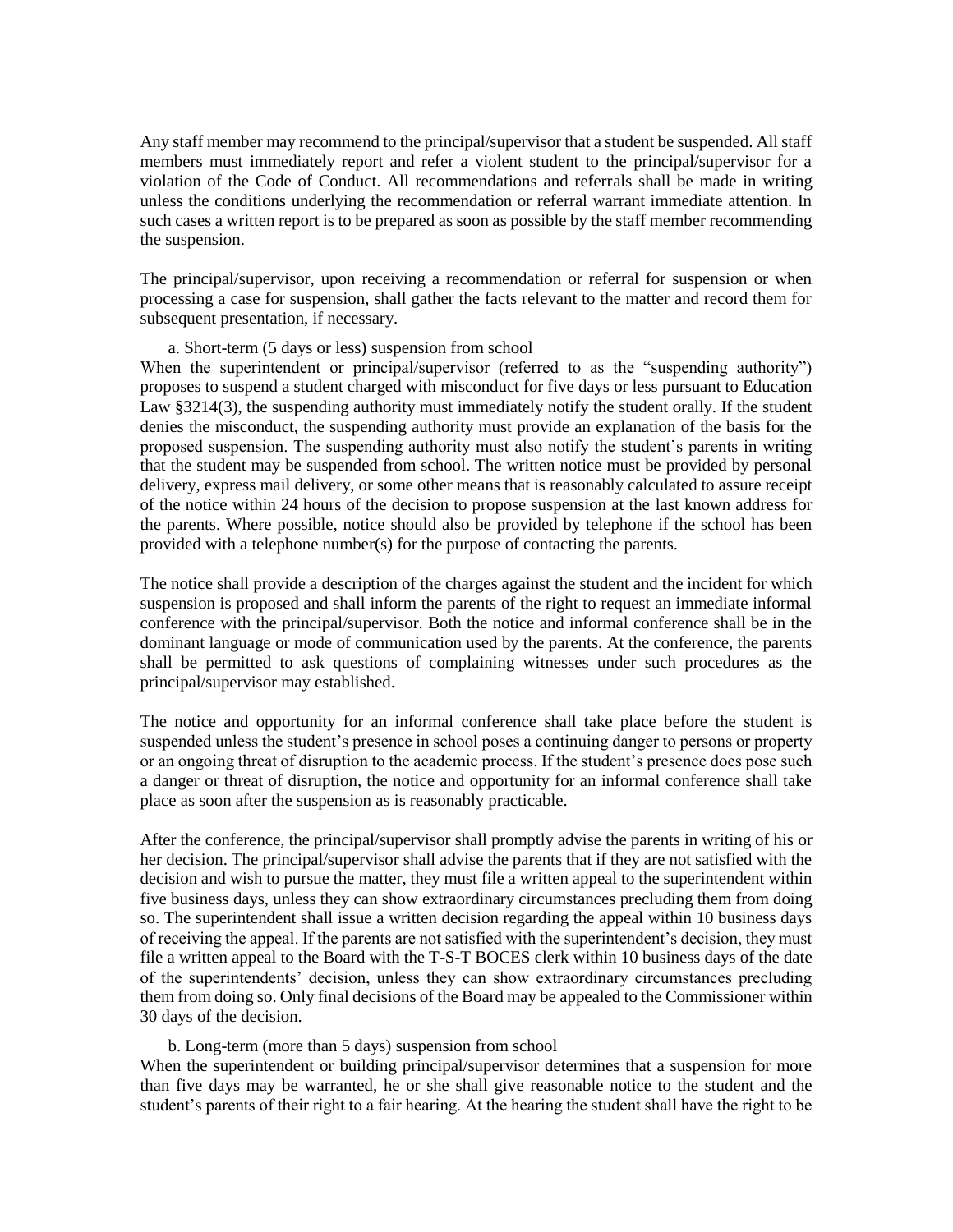represented by counsel, the right to question witnesses against him or her and the right to present witnesses and other evidence on his or her behalf.

The superintendent shall personally hear and determine the proceeding or may, in his or her discretion, designate a hearing officer to conduct the hearing. The hearing officer shall be authorized to administer oaths and to issue subpoenas in conjunction with the proceeding before him or her. A record of the hearing shall be maintained, but no stenographic transcript shall be required. A tape recording shall be deemed a satisfactory record. The hearing officer shall make findings of fact and recommendations as to the appropriate measure of discipline to the superintendent. The report of the hearing officer shall be advisory only, and the superintendent may accept all or any part thereof.

An appeal of the decision of the superintendent may be made to the Board that will make its decision based solely upon the record before it. All appeals to the Board must be in writing and submitted to the T-S-T BOCES clerk within 10 business days of the date of the superintendent's decision, unless the parents can show that extraordinary circumstances precluded them from doing so. The Board may adopt in whole or in part the decision of the superintendent. Final decisions of the Board may be appealed to the Commissioner within 30 days of the decision.

#### c. Permanent suspension

Permanent suspension is reserved for extraordinary circumstances, such as student conduct which poses a life-threatening danger to the safety and well-being of other students, school personnel or any other person lawfully on school property or attending a school function.

#### **C. Minimum Periods of Suspension**

#### 1. Students who bring a weapon to school

Any student found guilty of bringing a weapon onto school property will be subject to suspension from school for at least one calendar year. Before being suspended, the student will have an opportunity for a hearing pursuant to Education Law §3214. The superintendent has the authority to modify the one-year suspension on a case-by-case basis. In deciding whether to modify the penalty, the superintendent may consider the following:

- 1. The student's age.
- 2. The student's grade in school.
- 3. The student's prior disciplinary record.
- 4. The superintendent's belief that other forms of discipline may be more effective.
- 5. Input from parents, teachers and/or others.
- 6. Other extenuating circumstances.

A student with a disability may be suspended only in accordance with the requirements of state and federal law.

2. Students who commit violent acts other than bringing a weapon to school

Any student who is found to have committed a violent act, other than bringing a weapon onto school property, shall be subject to suspension from school for at least five days. If the proposed penalty is the minimum five-day suspension, the student and the student's parents will be given the same notice and opportunity for an informal conference given to all students subject to a short-term suspension. If the proposed penalty exceeds the minimum five-day suspension, the student and the student's parents will be given the same notice and opportunity for a hearing given to all students subject to a long-term suspension. The superintendent has the authority to modify the minimum five-day suspension on a case-by-case basis. In deciding whether to modify the penalty, the superintendent may consider the same factors considered in modifying a one-year suspension for possessing a weapon.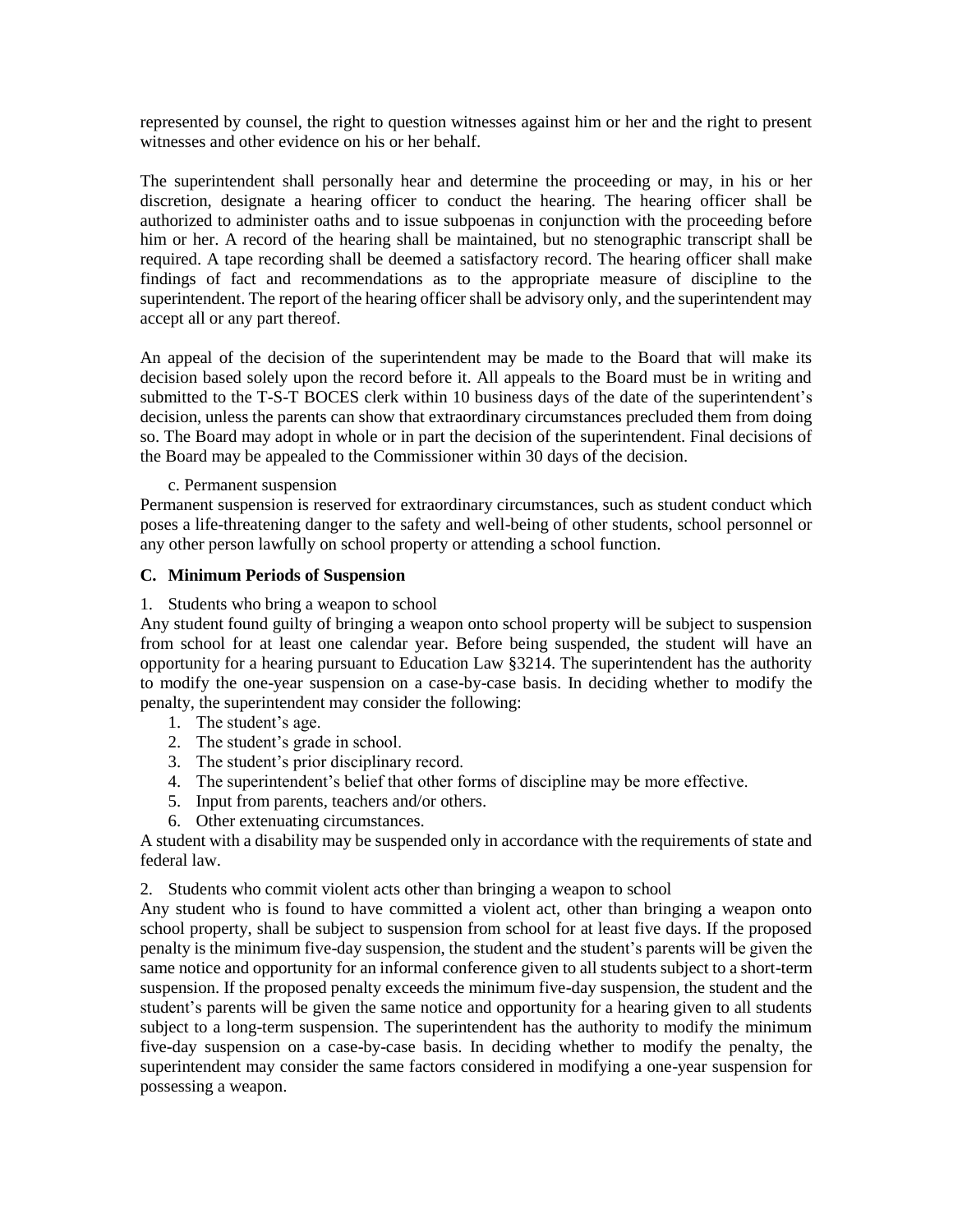3. Students who are repeatedly substantially disruptive of the educational process or repeatedly substantially interfere with the teacher's authority over the classroom

Any student who repeatedly is substantially disruptive of the educational process or substantially interferes with the teacher's authority over the classroom will be suspended from school for at least five days. For purposes of this Code of Conduct, "repeatedly is substantially disruptive" means engaging in conduct that results in the student being removed from the classroom by teacher(s) pursuant to Education Law §3214(3-a) and this Code on four or more occasions during a semester, If the proposed penalty is the minimum five-day suspension, the student and the student's parent will be given the same notice and opportunity for an informal conference given to all students subject to a short-term suspension. If the proposed penalty exceeds the minimum five-day suspension, the student and the student's parent will be given the same notice and opportunity for a hearing given to all students subject to a long-term suspension. The superintendent has the authority to modify the minimum five-day suspension on a case-by-case basis. In deciding whether to modify the penalty, the superintendent may consider the same factors considered in modifying a one-year suspension for possessing a weapon.

### **D. Referrals**

1. Counseling

The Pupil Personnel staff shall handle all referrals of students to counseling.

2. PINS Petitions

The T-S-T BOCES' administrators may file a PINS (person in need of supervision) petition in Family Court on any student under the age of 18 who demonstrates that he or she requires supervision and treatment by:

- a. Being habitually truant and not attending school as required by part one of Article 65 of the Education Law.
- b. Engaging in an ongoing or continual course of conduct which makes the student ungovernable, or habitually disobedient and beyond the lawful control of the school.
- c. Knowingly and unlawfully possesses marijuana in violation of Penal Law § 221.05. A single violation of § 221.05 will be a sufficient basis for filing a PINS petition.
- 3. Juvenile Delinquents and Juvenile Offenders

The superintendent is required to refer the following students to the County Attorney for a juvenile delinquency proceeding before the Family Court:

- a. Any student under the age of 16 who is found to have brought a weapon to school, or
- b. Any student 14 or 15 years old who qualifies for juvenile offender status under the Criminal Procedure Law §1.20 (42).

The superintendent is required to refer students age 16 and older or any student 14 or 15 years old who qualifies for juvenile offender status to the appropriate law enforcement authorities.

## **VII. Alternative Instruction**

When a student of any age is removed from class by a teacher or a student of compulsory attendance age is suspended from school pursuant to Education Law §3214, the home school district will take immediate steps to provide alternative means of instruction for the student.

# **VIII. Discipline of Students with Disabilities**

The Board recognizes that it may be necessary to suspend, remove or otherwise discipline students with disabilities to address disruptive or problem behavior. The Board also recognizes that students with disabilities enjoy certain procedural protections whenever school authorities intend to impose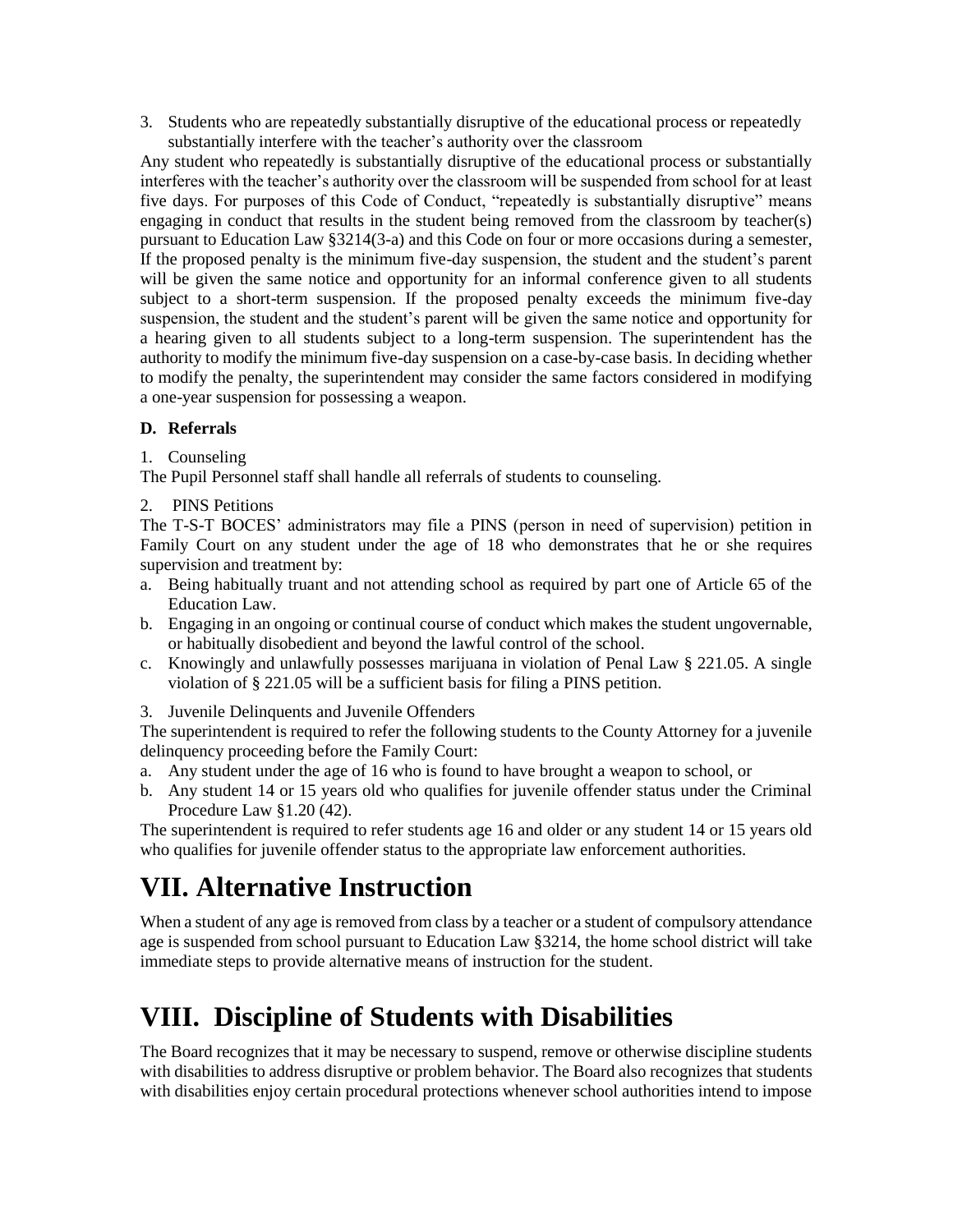discipline upon them. The Board is committed to ensuring that the procedures followed for suspending, removing or otherwise disciplining students with disabilities are consistent with the procedural safeguards required by applicable laws and regulations.

This Code of Conduct affords students with disabilities subject to disciplinary action no greater or lesser rights than those expressly afforded by applicable federal and state law and regulations.

# **IX. Corporal Punishment**

Corporal punishment is any act of physical force upon a student for the purpose of punishing that student. Corporal punishment of any student by any T-S-T BOCES employee is strictly forbidden.

However, in situations where alternative procedures and methods that do not involve the use of physical force cannot reasonably be used, reasonable physical force may be used to:

- 1. Protect oneself, another student, teacher or any person from physical injury.
- 2. Protect the property of the school or others.
- 3. Restrain or remove a student whose behavior interferes with the orderly exercise and performance of school T-S-T BOCES functions, powers and duties, if that student has refused to refrain from further disruptive acts.

The T-S-T BOCES will file all complaints about the use of corporal punishment with the Commissioner of Education in accordance with Commissioner's regulations.

## **X. Student Searches and Interrogations**

The Board is committed to ensuring an atmosphere on school property and at school functions that is safe and orderly. To achieve this kind of environment, any school official authorized to impose a disciplinary penalty on a student may question a student about an alleged violation of law or the T-S-T BOCES Code of Conduct. Students are not entitled to any sort of "Miranda"-type warning before being questioned by school officials, nor are school officials required to contact a student's parent before questioning the student. However, school officials will tell all students why they are being questioned.

In addition, the Board authorizes the superintendent, directors, and building principal/supervisors to conduct searches of students and their belongings if the authorized school official has reasonable suspicion to believe that the search will result in evidence that the student violated the law or the T-S-T BOCES Code of Conduct.

An authorized school official may conduct a search of a student's belongings that is minimally intrusive, such as touching the outside of a book bag, without reasonable suspicion, so long as the school official has a legitimate reason for the very limited search.

An authorized school official may search a student or the student's belongings based upon information received from a reliable informant. Individuals, other than the T-S-T BOCES employees, will be considered reliable informants if they have previously supplied information that was accurate and verified, or they make an admission against their own interest, or they provide the same information that is received independently from other sources, or they appear to be credible and the information they are communicating relates to an immediate threat to safety. T-S-T BOCES employees will be considered reliable informants unless they are known to have previously supplied information that they knew was not accurate.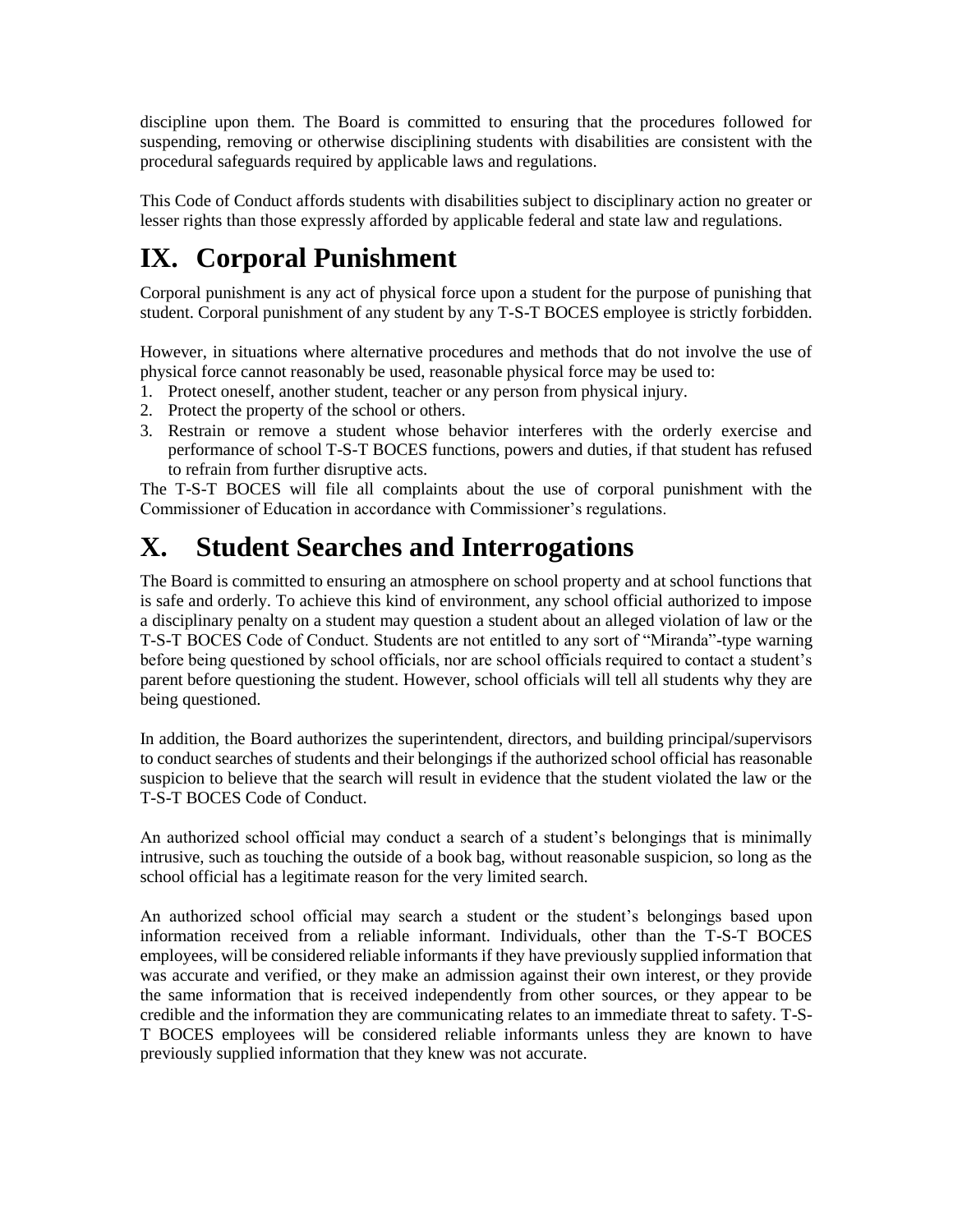Before searching a student or the student's belongings, the authorized school official should attempt to get the student to admit that he or she possesses physical evidence that he/she violated the law or the T-S-T BOCES Code of Conduct, or get the student to voluntarily consent to the search. Searches will be limited to the extent necessary to locate the evidence sought.

Whenever practicable, searches will be conducted in the privacy of administrative offices and students will be present when their possessions are being searched.

### **A. Student Lockers, Desks and other School Storage Places**

The rules in this Code of Conduct regarding searches of students and their belongings do not apply to student lockers, desks and other school storage places. Students have no reasonable expectation of privacy with respect to these places and school officials retain complete control over them. This means that student lockers, desks and other school storage places may be subject to search at any time by school officials, without prior notice to students and without their consent.

#### **B. Documentation of Searches**

The authorized school official conducting the search shall be responsible for promptly recording the following information about each search:

- 1. Name, age and grade of student searched.
- 2. Reasons for the search.
- 3. Name of any informant(s).
- 4. Purpose of search (that is, what item(s) were being sought).
- 5. Type and scope of search.
- 6. Person conducting search and his or her title and position.
- 7. Witnesses, if any, to the search.
- 8. Time and location of search.
- 9. Results of search (that is, what items(s) were found).
- 10. Disposition of items found.
- 11. Time, manner and results of parental notification.

The authorized person conducting the search shall be responsible for the custody, control and disposition of any illegal or dangerous item taken from a student. The principal/supervisor or his or her designee shall clearly label each item taken from the student and retain control of the item(s), until the items is turned over to the police. The person conducting the search shall be responsible for personally delivering dangerous or illegal items to police authorities.

### **C. Police Involvement in Searches and Interrogations of Students**

T-S-T BOCES officials are committed to cooperating with police officials and other law enforcement authorities to maintain a safe school environment. Police officials, however, have limited authority to interview or search students in schools or at school functions, or to use school facilities in connection with police work. Police officials may enter school property or a school function to question or search a student or to conduct a formal investigation involving students only if they have:

- 1. A search or an arrest warrant; or
- 2. Probable cause to believe a crime has been committed on school property or at a school function; or
- 3. Been invited by school officials.

Before police officials are permitted to question or search any student, the building principal/supervisor or his or her designee shall first try to notify the student's parent to give the parent the opportunity to be present during the police questioning or search. If the student's parent cannot be contacted prior to the police questioning or search, the questioning or search shall not be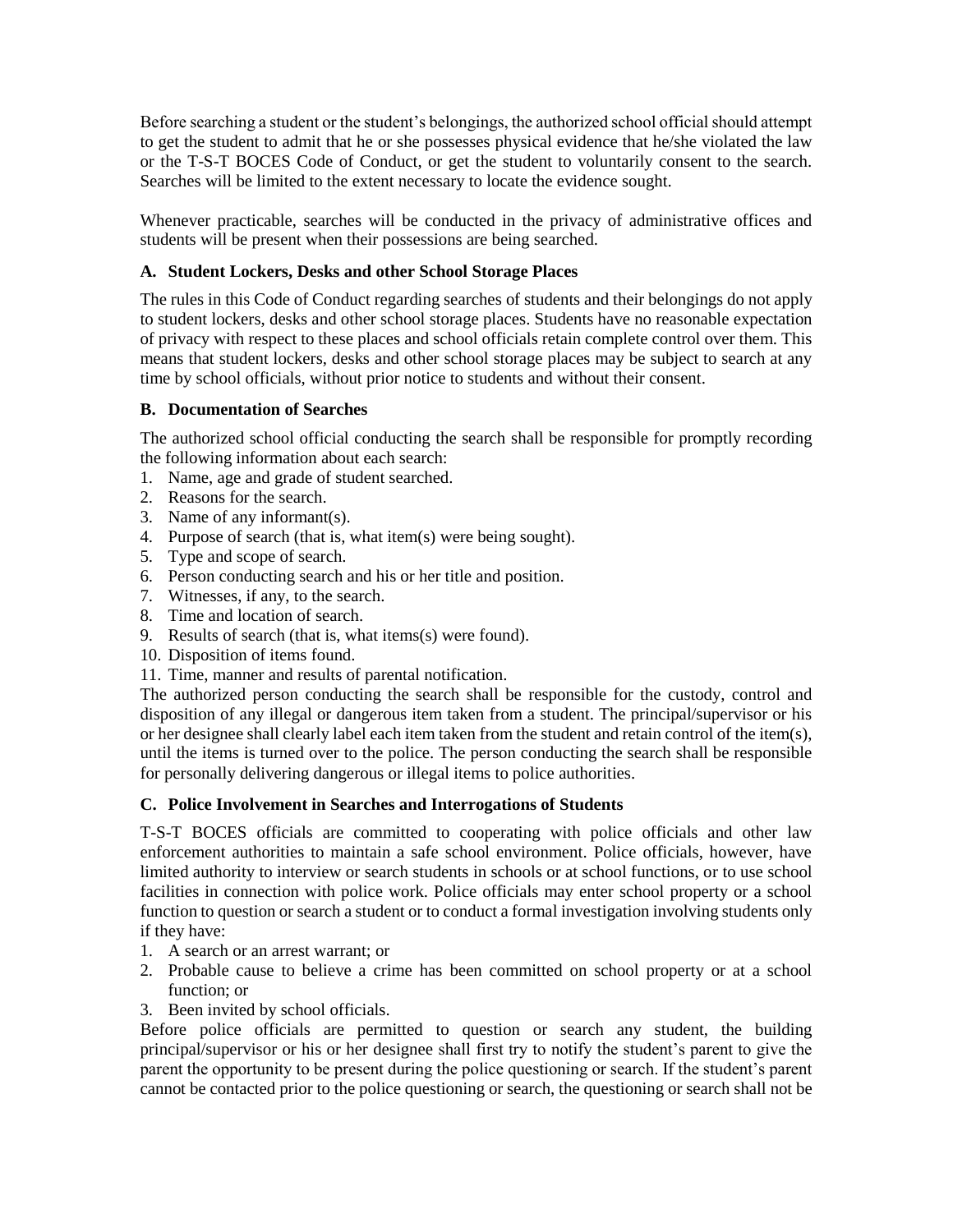conducted. The principal/supervisor or designee will also be present during any police questioning or search of a student on school property or at a school function.

Students who are questioned by police officials on school property or at a school function will be afforded the same rights they have outside the school. This means:

- 1. They must be informed of their legal rights.
- 2. They may remain silent if they so desire.
- 3. They may request the presence of an attorney.

### **D. Child Protective Services Investigations**

Consistent with the T-S-T BOCES' commitment to keep students safe from harm and the obligation of school officials to report to child protective services when they have reasonable cause to suspect that a student has been abused or maltreated, the T-S-T BOCES will cooperate with local child protective services workers who wish to conduct interviews of students on school property relating to allegations of suspected child abuse, and/or neglect, or custody investigations.

## **XI. Visitors to the Schools**

The Board encourages parents and other component school district citizens to visit the T-S-T BOCES' schools and classrooms to observe the work of students, teachers and other staff. Since schools are a place of work and learning, however, certain limits must be set for such visits. The building principal/supervisor or his or her designee is responsible for all persons in the building and on the grounds. For these reasons, the following rules apply to visitors to the schools:

- 1. Anyone who is not a regular staff member or student of the school will be considered a visitor.
- 2. All visitors to the school must report to the main office of building/department upon arrival at the school. There they will be required to sign the visitor's register and will be issued a visitor's identification badge, which must be worn at all times while in the school or on school grounds. The visitor must return the identification badge to the principal/supervisor's office before leaving the building.
- 3. Visitors attending school functions that are open to the public, such as parent-teacher organization meetings or public gatherings, are not required to register.
- 4. Parents or citizens who wish to observe a classroom while school is in session are required to arrange such visits in advance with the classroom teacher(s)and T-S-T BOCES administrator so that class disruption is kept to a minimum.
- 5. Teachers are expected to not take class time to discuss individual matters with visitors.
- 6. Any unauthorized person on school property will be reported to the principal/supervisor or his or her designee. Unauthorized persons will be asked to leave. The police may be called if the situation warrants.
- 7. All visitors are expected to abide by the rules for public conduct on school property contained in this Code of Conduct.

## **XII. Public Conduct on School Property**

The T-S-T BOCES is committed to providing an orderly, respectful environment that is conducive to learning. To create and maintain this kind of an environment, it is necessary to regulate public conduct on school property and at school functions. For purposes of this section of the Code, "public" shall mean all persons when on school property or attending a school function including students, teachers and T-S-T BOCES personnel.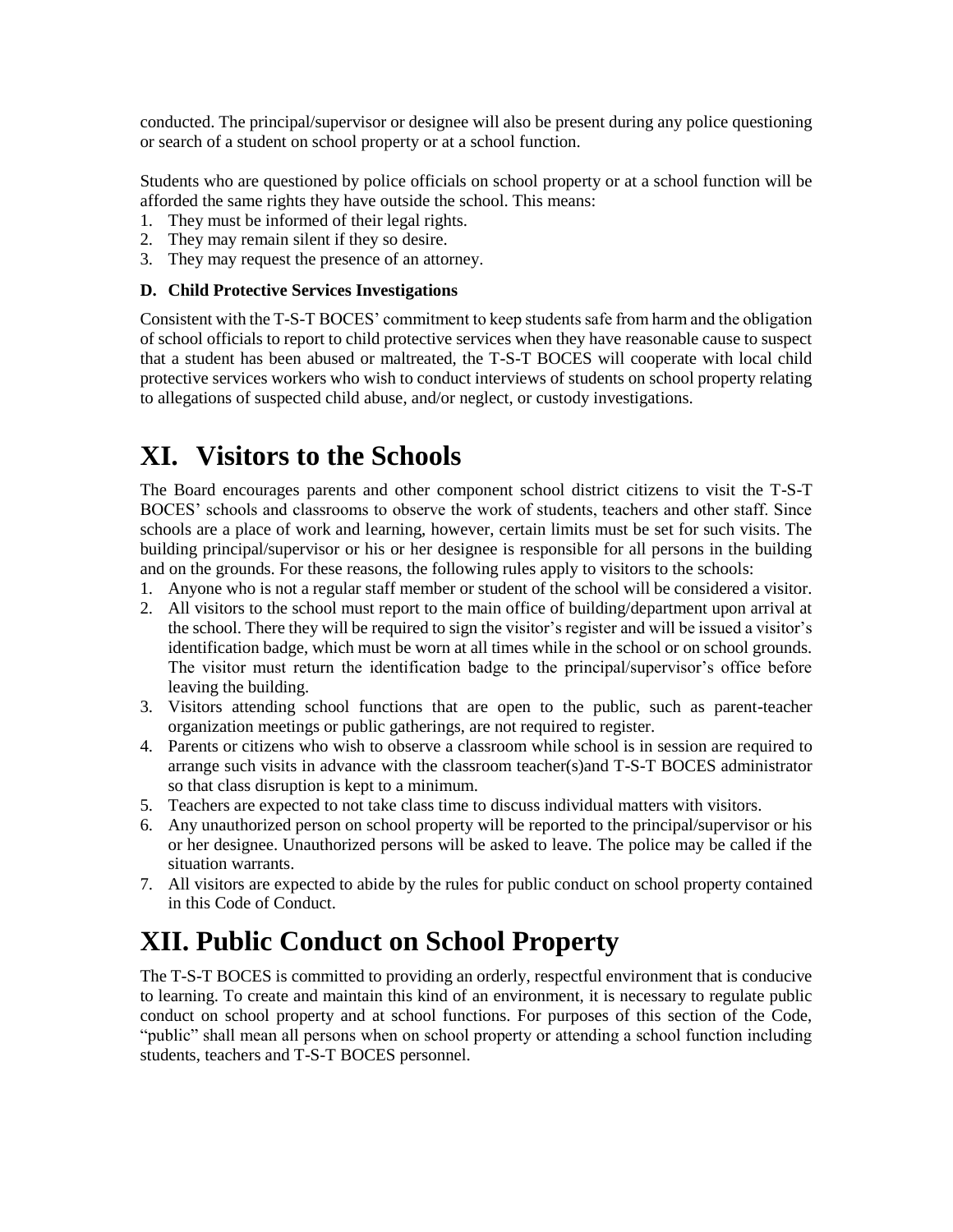The restrictions on public conduct on school property and at school functions contained in this Code are not intended to limit freedom of speech or peaceful assembly. The T-S-T BOCES recognizes that free inquiry and free expression are indispensable to the objectives of the T-S-T BOCES. The purpose of this Code is to maintain public order and prevent abuse of the rights of others.

All persons on school property or attending a school function shall conduct themselves in a respectful and orderly manner. In addition, all persons on school property or attending a school function are expected to be properly attired for the purpose they are on school property.

### **A. Prohibited Conduct**

No person, either alone or with others, shall:

- 1. Intentionally injure any person or threaten to do so.
- 2. Intentionally damage or destroy T-S-T BOCES property or the property of others, this includes graffiti.
- 3. Disrupt the orderly conduct of classes, school programs or other school activities.
- 4. Distribute or wear materials on school grounds or at school functions that are vulgar, obscene, appear libelous, advocate illegal action, obstruct the rights of others, denigrate others on account of race, color, weight, national origin, ethnic group, religion, or religious practice, sex, gender/gender identity, sexual orientation, or disability, or are disruptive to the school program.
- 5. Intimidate, harass or discriminate against any person on the basis of race, color, weight, national origin, ethnic group, religion, or religious practice, sex, gender/gender identity, sexual orientation, or disability.
- 6. Enter any portion of the school premises without authorization or remain in any building or facility after it is normally closed.
- 7. Obstruct the free movement of any person in any place to which this Code applies.
- 8. Violate the traffic laws, parking regulations or other restrictions on vehicles;
- 9. Possess, consume, sell, distribute or exchange alcoholic beverages, controlled substances, or be under the influence of either on school property or at a school function.
- 10. Possess or use weapons in or on school property or at a school function, except in the case of law enforcement officers or except as specifically authorized by the Board.
- 11. Loiter on or about school property.
- 12. Gamble on school property or at school functions.
- 13. Refuse to comply with any reasonable order of identifiable school district officials performing their duties.
- 14. Willfully incite others to commit any of the acts prohibited by this Code.
- 15. Violate any federal or state statute, local ordinance or Board policy while on school property or while at a school function.
- 16. Smoke on school property.

### **B. Penalties**

Persons who violate this Code shall be subject to the following penalties:

- 1. Visitors. Their authorization, if any, to remain on school grounds or at the school function shall be withdrawn and they shall be directed to leave the premises. If they refuse to leave, they shall be subject to ejection.
- 2. Students. They shall be subject to disciplinary action as the facts may warrant, in accordance with the due process requirements.
- 3. Tenured faculty members. They shall be subject to disciplinary action as the facts may warrant in accordance with Education Law §3020-a or any other legal rights that they may have.
- 4. Staff members in the classified service of the civil service entitled to the protection of Civil Service Law §75. They shall be subject to immediate ejection and to disciplinary action as the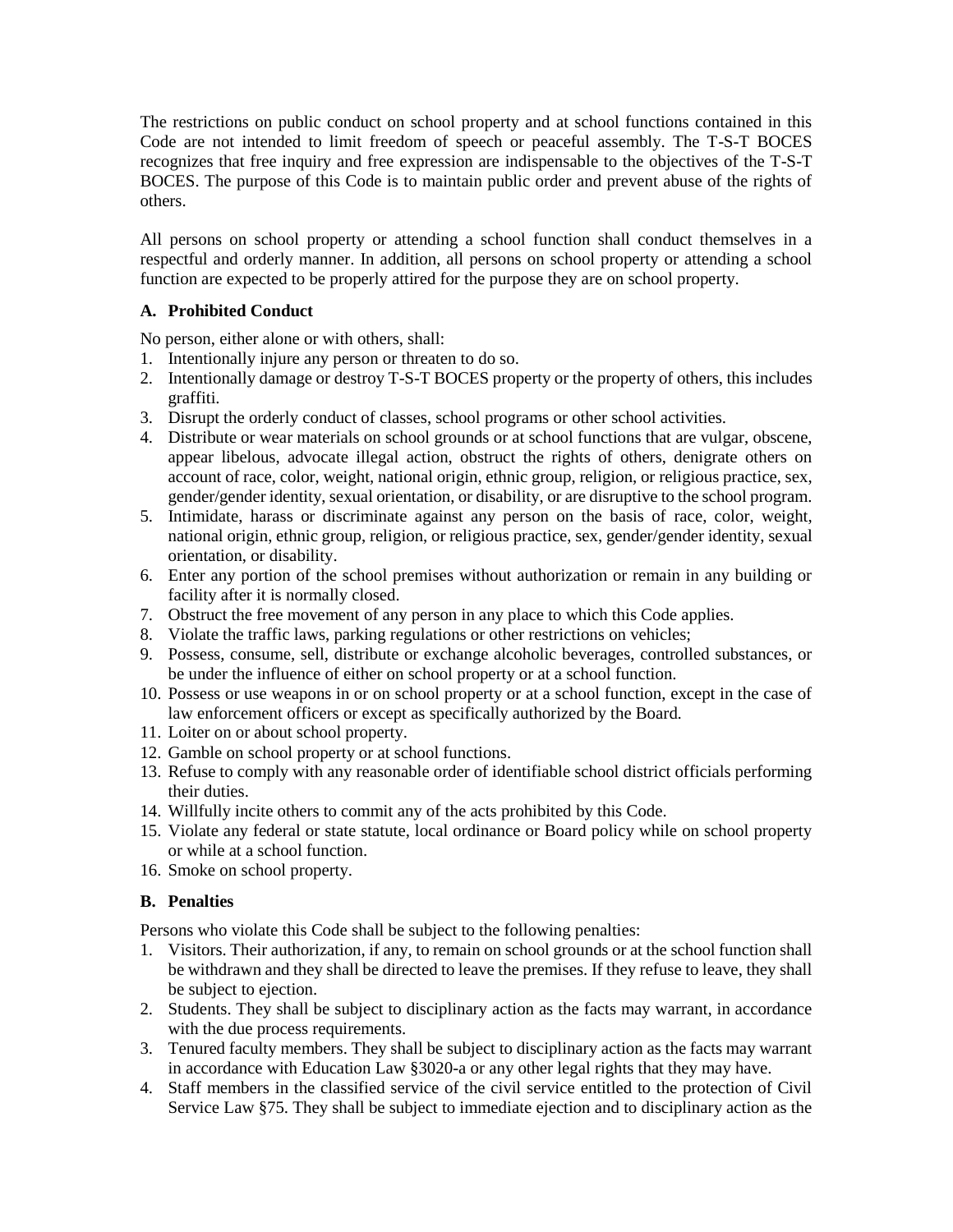facts may warrant in accordance with Civil Service Law §75 or any other legal rights that they may have.

5. Staff members other than those described in subdivisions 4 and 5. They shall be subject to warning, reprimand, suspension or dismissal as the facts may warrant in accordance with any legal rights they may have.

### **C. Enforcement**

The building principal/supervisor or his or her designee shall be responsible for enforcing the conduct required by this Code.

When the building principal/supervisor or his or her designee sees an individual engaged in prohibited conduct, which in his or her judgment does not pose any immediate threat of injury to persons or property, the principal/supervisor or his or her designee shall tell the individual that the conduct is prohibited and attempt to persuade the individual to stop. The principal/supervisor or his or her designee shall also warn the individual of the consequences for failing to stop. If the person refuses to stop engaging in the prohibited conduct, or if the person's conduct poses an immediate threat of injury to persons or property, the principal/supervisor or his or her designee shall have the individual removed immediately from school property or the school function. If necessary, local law enforcement authorities will be contacted to assist in removing the person.

The T-S-T BOCES shall initiate disciplinary action against any student or staff member, as appropriate, with the "Penalties" section above. In addition, the T-S-T BOCES reserves its right to pursue a civil or criminal legal action against any person violating the Code.

## **XIII. Dissemination and Review**

#### **A. Dissemination of Code of Conduct**

The Board will work to ensure that the community is aware of this Code of Conduct by:

- 1. Providing copies of a summary of the Code to all students in an age-appropriate, plain language version at a general school assembly held at the beginning of each school year.
- 2. Providing copies of the Code available to all parents at the beginning of the school year.
- 3. Mailing a summary of the Code of Conduct written in plain language to all parents of T-S-T BOCES students before the beginning of the school year and making this summary available, later, upon request.
- 4. Providing all current teachers and other staff members with a copy of the Code and a copy of any amendments to the Code as soon as practicable after adoption.
- 5. Providing all new employees with a copy of the current Code of Conduct when they are first hired.
- 6. Making copies of the Code available for review by students, parents and other community members.

The Board will sponsor an in-service education program for all T-S-T BOCES staff members to ensure the effective implementation of the Code of Conduct. The superintendent may solicit the recommendations of the T-S-T BOCES staff, particularly teachers and administrators, regarding in service programs pertaining to the management and discipline of students.

The Board will review this Code of Conduct every year and update it as necessary. In conducting the review, the Board will consider how effective the code's provisions have been and whether the Code has been applied fairly and consistently.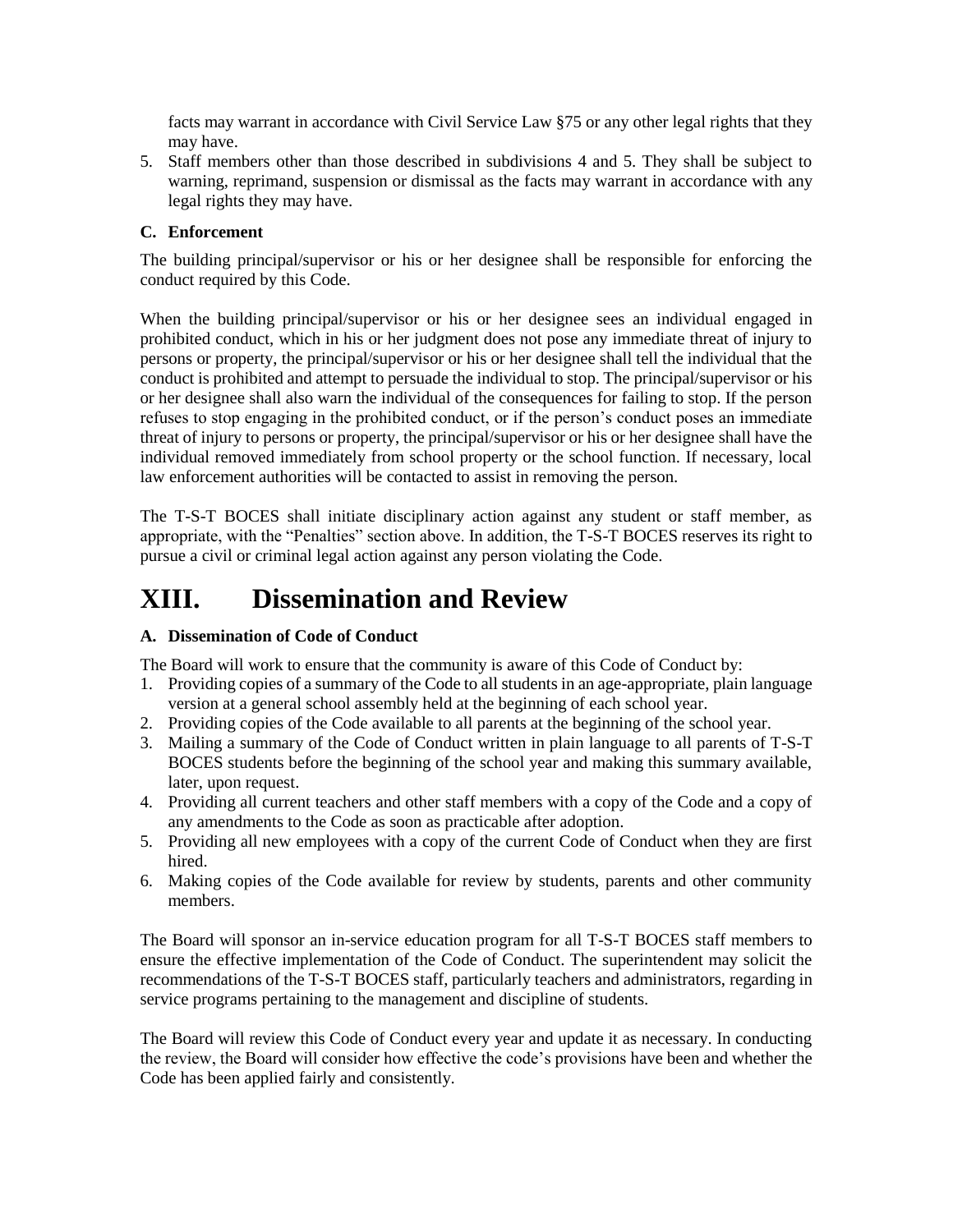The Board may appoint an advisory committee to assist in reviewing the Code and the T-S-T BOCES' response to Code of Conduct violations. The committee will be made up of representatives of student, teacher, administrator, and parent organizations, school safety personnel and other school personnel.

Before adopting any revisions to the Code, the Board will hold at least one public hearing at which school personnel, parents, students and any other interested party may participate.

The District shall post the complete Code of Conduct (with all amendments and annual updates) on the District's website, if available. The District shall file a copy of its Code of Conduct and any amendments with the Commissioner, in a manner prescribed by the Commissioner, no later than thirty (30) days after their respective adoptions.

## **IVX. Definitions**

For purposes of this Code, the following definitions apply.

"Disruptive student" means an elementary or secondary student under the age of 21 who is substantially disruptive of the educational process or substantially interferes with the teacher's authority over the classroom.

"Parent" means parent, guardian or person in parental relation to a student.

"School Property" means in or within any building, structure, athletic playing field, playground, parking lot, or land contained within the real property boundary line of a public elementary or secondary school; or in or on a school bus (Education Law §11[1]).

"School Bus" means every motor vehicle owned and operated for the transportation of pupils, children of pupils, teachers and other persons acting in a supervisory capacity, to or from school or school activities, or, privately owned and operated for compensation for the transportation of pupils, children of pupils, teachers and other persons acting in a supervisory capacity to or from school or school activities (Education Law Section 11[1] and Vehicle and Traffic Law Section 142).

"School function" means any school-sponsored extra-curricular event or activity (Education Law Section 11[2]).

"Disability" means (a) a physical, mental or medical impairment resulting from anatomical, physiological, genetic or neurological conditions which prevents the exercise of a normal bodily function or is demonstrable by medically accepted clinical or laboratory diagnostic techniques or (b) a record of such an impairment or (c) a condition regarded by others as such an impairment, provided, however, that in all provisions of this article dealing with employment, the term must be limited to disabilities which, upon the provision of reasonable accommodations, do not prevent the complainant from performing in a reasonable manner the activities involved in the job or occupation sought or held (Education Law Section 11[4] and Executive Law Section 292[21]).

"Discrimination" means discrimination against any student by a student or students and/or employee or employees on school property or at a school function including, but not limited to, discrimination **BOCES** non-discrimination (as per Policy 3110) based on a person's actual or perceived race, color, weight, national origin, ethnic group, religion, religious practice, disability, sexual orientation, gender or sex.

"Emotional harm" that takes place in the context of "harassment or bullying" means harm to a student's emotional well-being through creation of a hostile school environment that is so severe or pervasive as to unreasonably and substantially interfere with a student's education.

"Employee" means any person receiving compensation from a school district or employee of a contracted service provider or worker placed within the school under a public assistance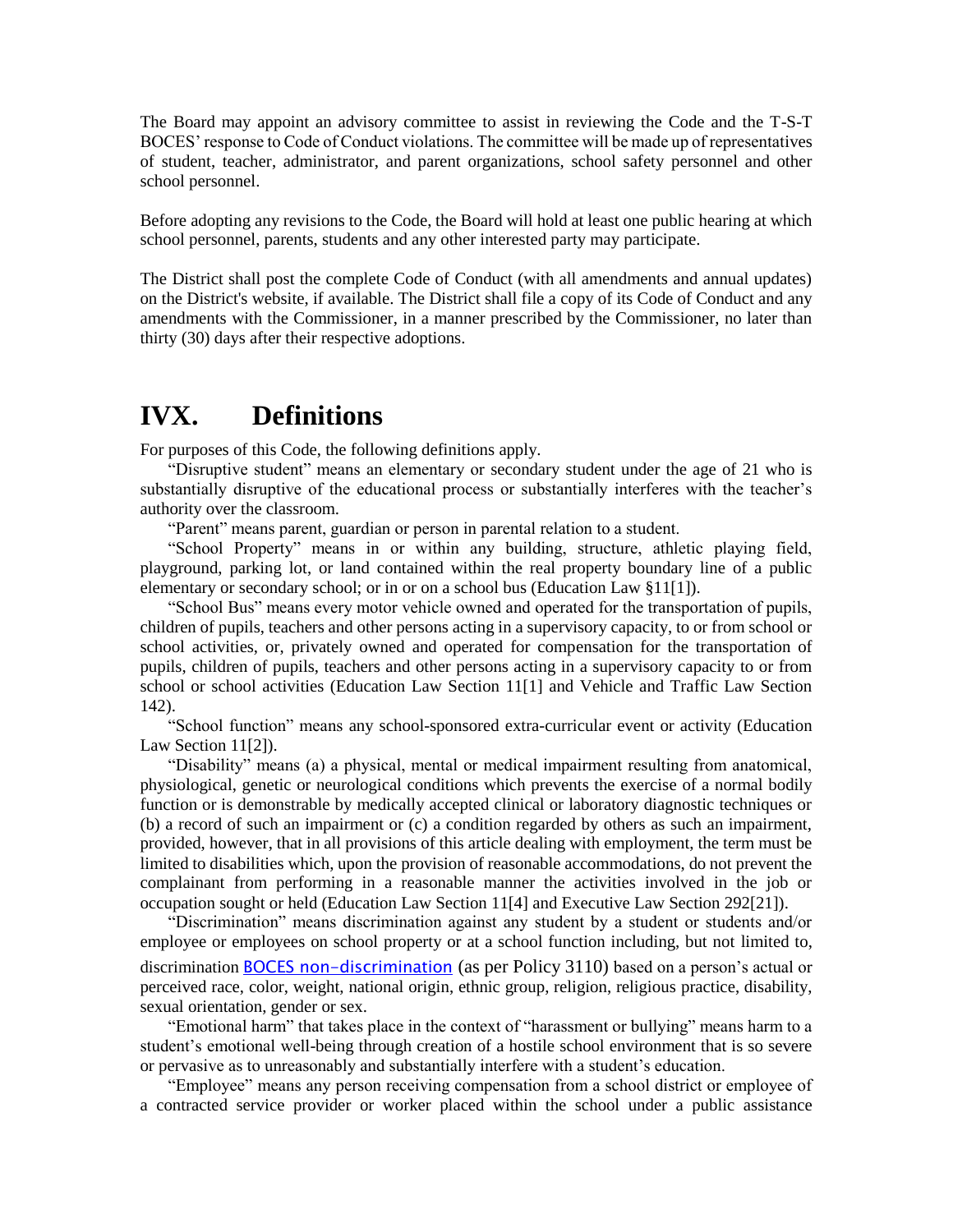employment program, pursuant to title nine B of article five of the Social Services Law, and consistent with the provisions of such title for the provision of services to such district, its students or employees, directly or through contract, whereby such services performed by such person involve direct student contact (Education Law Section s11[4] and 1125[3]).

"Sexual Orientation" means actual or perceived heterosexuality, homosexuality, or bisexuality (Education Law Section 11[5]).

"Gender" means actual or perceived sex and includes a person's gender identity or expression (Education Law Section 11[6]).

"Harassment/bullying" means the creation of a hostile environment by conduct or by threats, intimidation or abuse, including cyberbullying as defined in Education Law  $\S11(8)$ , that:

(a) has or would have the effect of unreasonably and substantially interfering with a student's educational performance, opportunities or benefits, or mental, emotional or physical wellbeing; or

(b) reasonably causes or would reasonably be expected to cause a student to fear for his or her physical safety; or

(c) reasonably causes or would reasonably be expected to cause physical injury or emotional harm to a student; or

(d) occurs off school property and creates or would foreseeably create a risk of substantial disruption within the school environment, where it is foreseeable that the conduct, threats, intimidation or abuse might reach school property. For purposes of this definition, the term "threats, intimidation or abuse" shall include verbal and non-verbal actions. (Education Law §11[7]) Acts of harassment and bullying that are prohibited include those acts based on a person's actual or perceived membership in the following groups including, but not limited to: race, color, weight, national origin, ethnic group, religion, or religious practice, sex, gender/gender identity, sexual orientation, or disability, (which includes a person's actual or perceived sex, as well as gender identity and expression).

 "Cyberbullying" means harassment/bullying, as defined above, through any form of electronic communication.

"Violent student" means a student under the age of 21 who:

- 1. Commits an act of violence upon a school employee, or attempts to do so.
- 2. Commits, while on school property or at a school function, an act of violence upon another student or any other person lawfully on school property or at the school function, or attempts to do so.
- 3. Possesses, while on school property or at a school function, a weapon.
- 4. Displays, while on school property or at a school function, what appears to be a weapon.
- 5. Threatens, while on school property or at a school function, to use a weapon.
- 6. Knowingly and intentionally damages or destroys the personal property of any school employee or any person lawfully on school property or at a school function.
- 7. Knowingly and intentionally damages or destroys school T-S-T BOCES property.

"Weapon" means a firearm as defined in 18 USC §921 for purposes of the Gun-Free Schools Act. It also means any other gun, BB gun, pistol, revolver, shotgun, rifle, machine gun, disguised gun, dagger, dirk, razor, stiletto, switchblade knife, gravity knife, brass knuckles, sling shot, metal knuckle knife, box cutter, cane sword, electronic dart gun, Kung Fu star, electronic stun gun, pepper spray or other noxious spray, explosive or incendiary bomb, or other device, instrument, material or substance that can cause physical injury or death when used to cause physical injury or death.